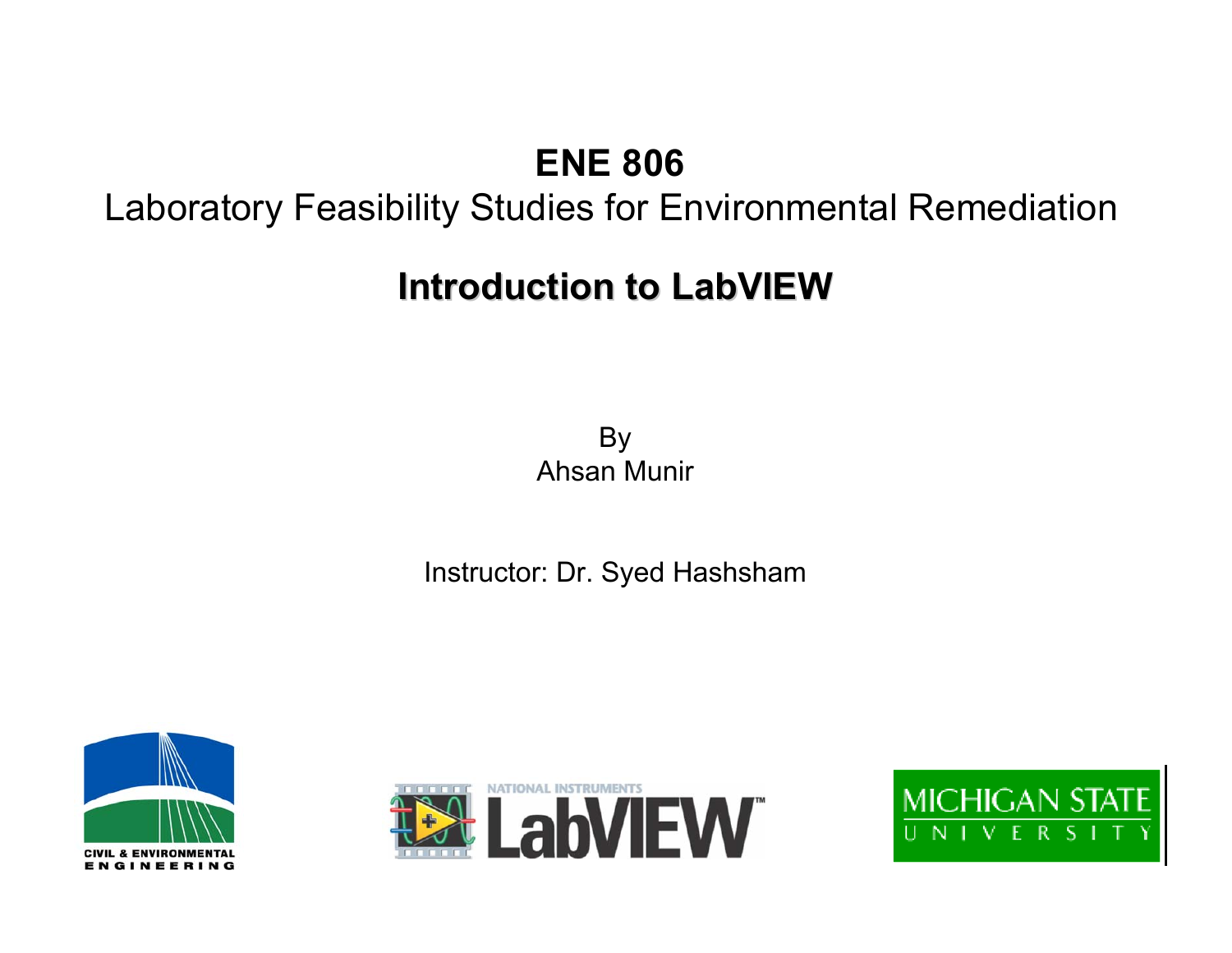## Introduction to Labview

- •• Product of National Instruments (NI)
- •• Software for Virtual Instrumentation
- •• *Data Acquisition (DAQ)*
- •Graphical Programming
- •• Data Storage and Analysis for wide Range of Applications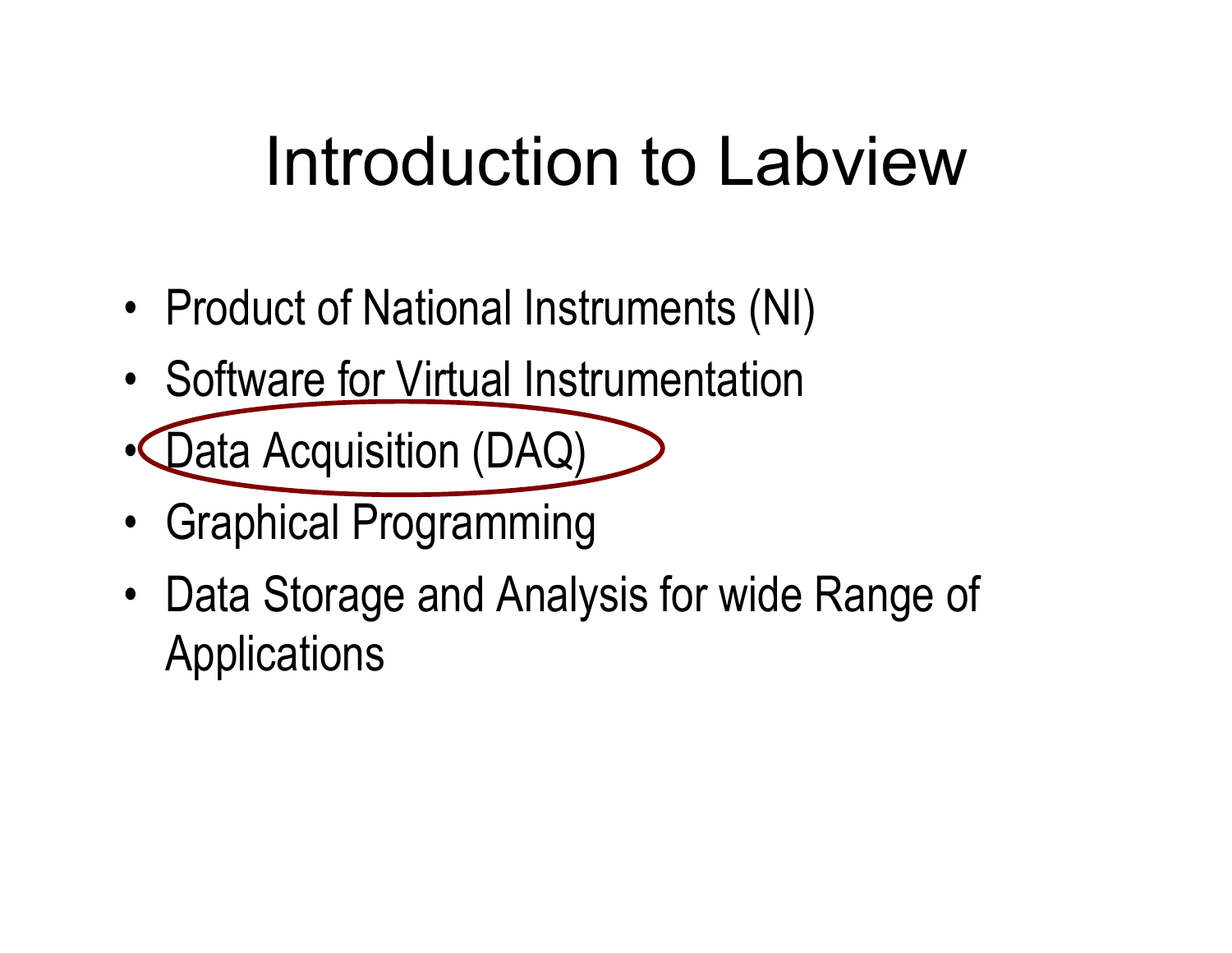## Features of LabVIEW

#### •**Design**

- Signal and Image Processing
- Embedded System Programming
	- (PC, DSP, FPGA, Microcontroller)
- Simulation and Prototyping
- –And more…
- • **Control**
	- Automatic Contr ols and Dynamic Systems
	- –Mechatronics and Robotics
	- –And more…
- • **Measurements**
	- –Circuits and Electronics
	- –Measurements and Instrumentation
	- –And more…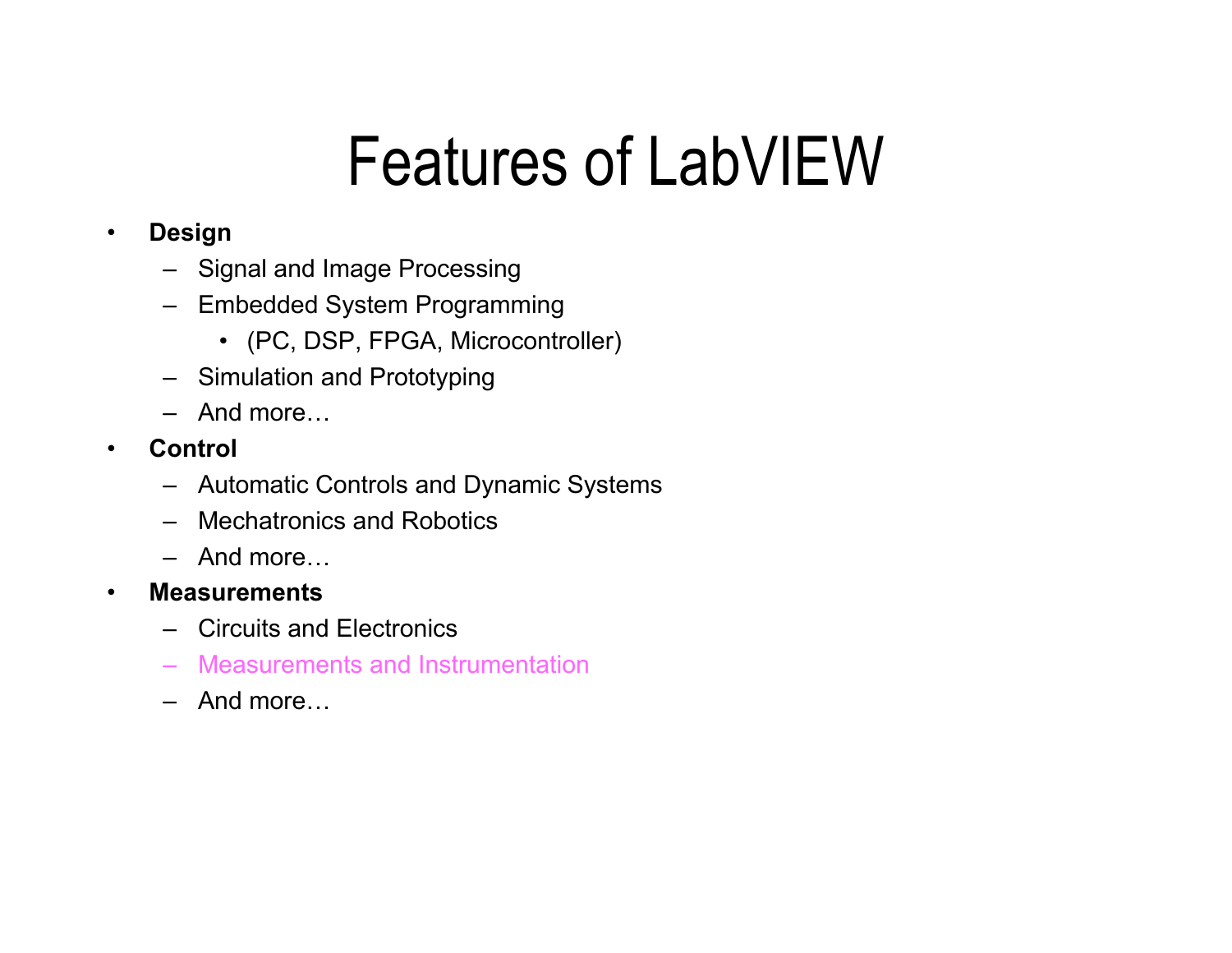### Things to do…..

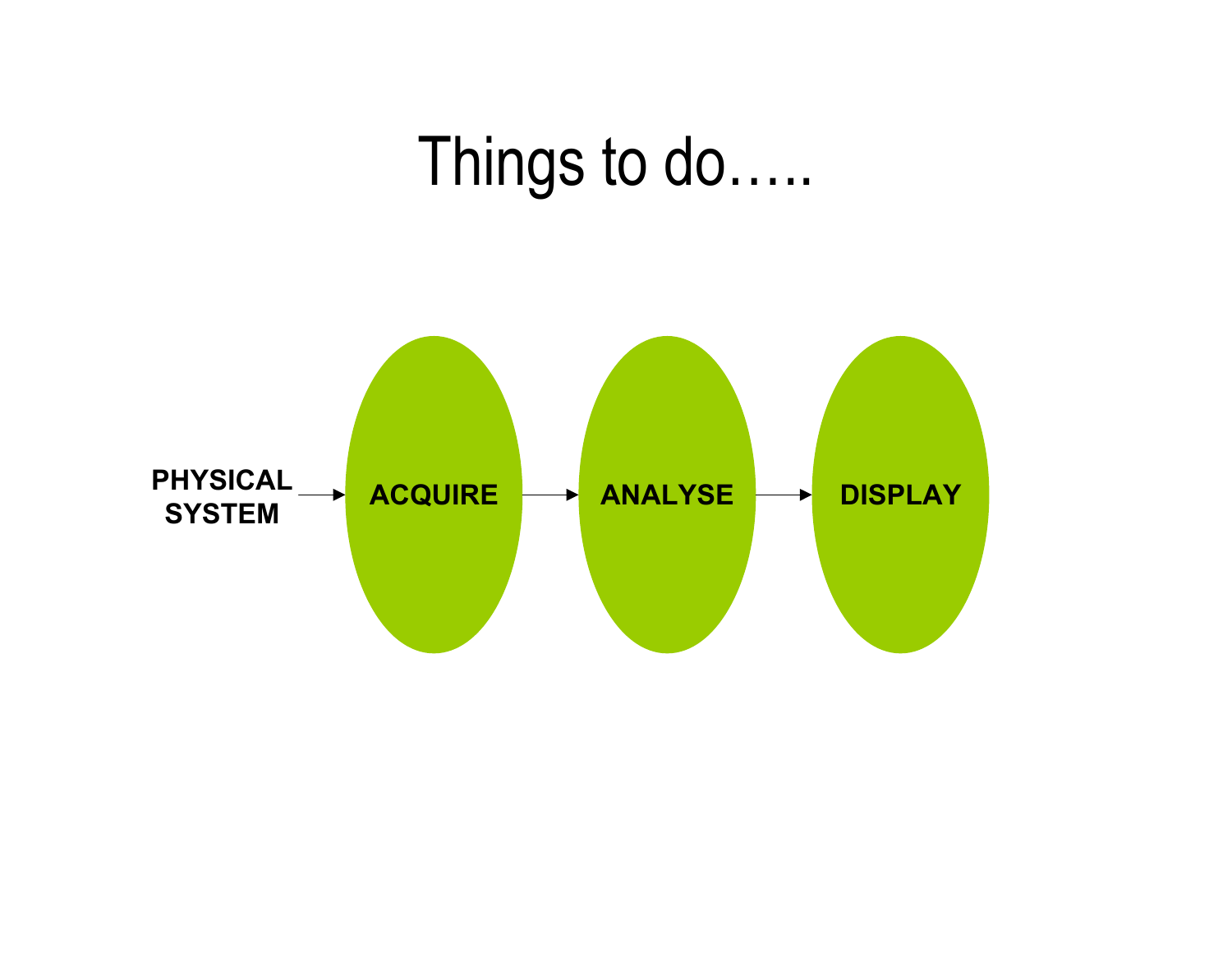### **Data Acquisition (DAQ)**



"Data acquisition is the process of gathering or generating information in an automated fashion from analog and digital measurement sources such as sensors and devices under test."

#### **Video TutorialBuild a PC-Based Data Acquisition System in 10 Minutes http://zone.ni.com/wv/app/doc/p/id/wv-207**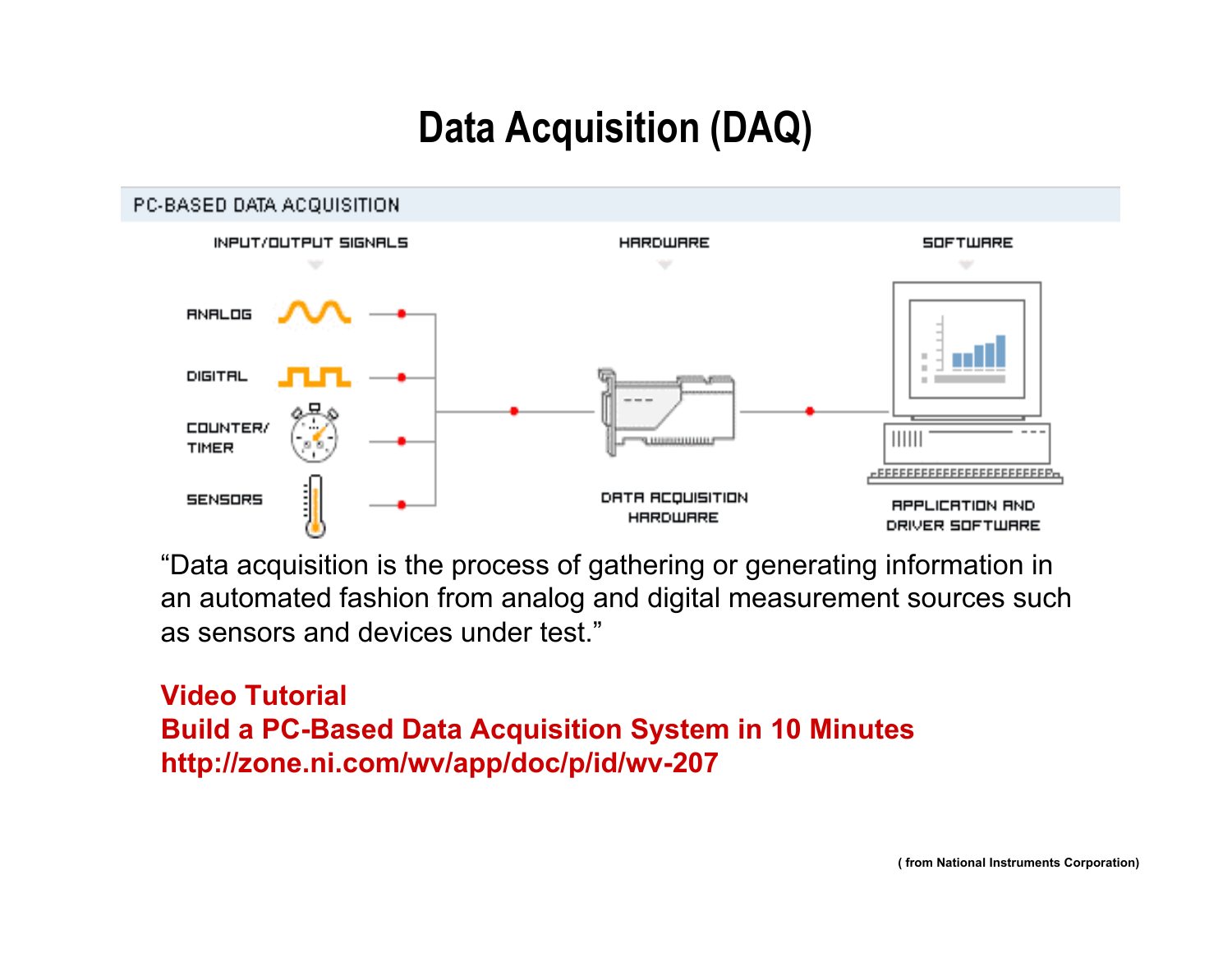## Introduction to Labview

- •Creating your first Virtual Instrument
- •A simple Input/Output VI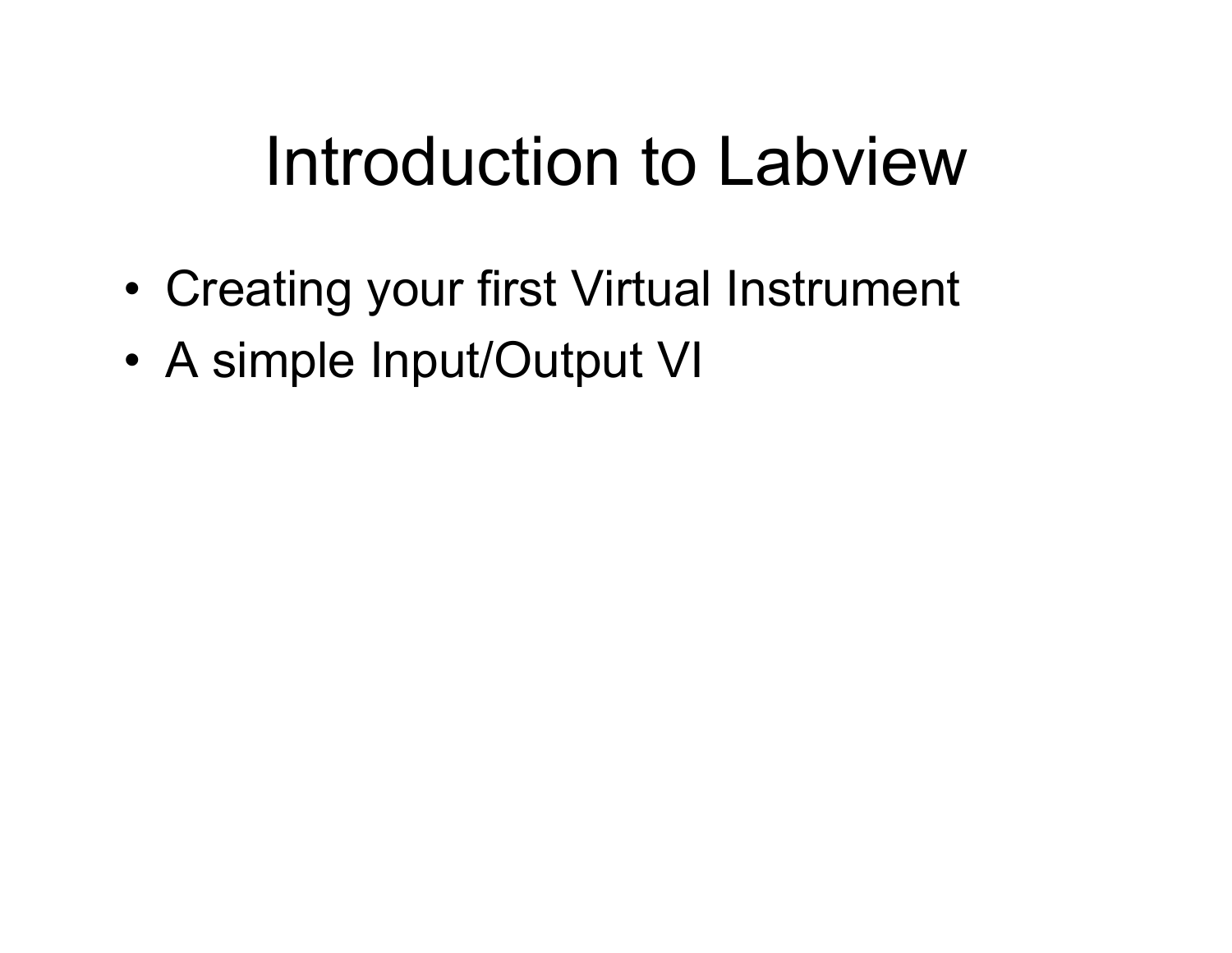#### Start Labview

Create a Blank VI

| Getting Started                                                        | l×<br>H.                            |  |
|------------------------------------------------------------------------|-------------------------------------|--|
| File Operate Tools Help                                                |                                     |  |
| <b>12 LabVIEW 8.2</b>                                                  | <b>Licensed for Full Version</b>    |  |
| <b>Files</b>                                                           | Resources                           |  |
| <b>New</b>                                                             | <b>New To LabVIEW?</b>              |  |
| <b>Blank VI</b>                                                        | Getting Started with LabVIEW        |  |
| ia Empty Project                                                       | LabVIEW Fundamentals                |  |
| in VI from Template                                                    | Guide to LabVIEW Documentation      |  |
| more                                                                   | LabVIEW Help                        |  |
|                                                                        | <b>Upgrading LabVIEW?</b>           |  |
| <b>Open</b>                                                            | MathScript                          |  |
| Timing Template (data dep).vi<br>E.<br>Simple Temp Datalogger.vi<br>æ. | 3D Picture Control                  |  |
| Browse                                                                 | LabVIEW Object-Oriented Programming |  |
|                                                                        | List of All New Features            |  |
|                                                                        | <b>Web Resources</b>                |  |
|                                                                        | <b>Discussion Forums</b>            |  |
|                                                                        | <b>Training Courses</b>             |  |
| <b>Targets</b>                                                         | LabVIEW Zone                        |  |
|                                                                        | <b>Examples</b>                     |  |
| <b>DSP Project</b><br>$\checkmark$<br>Go                               | Find Examples                       |  |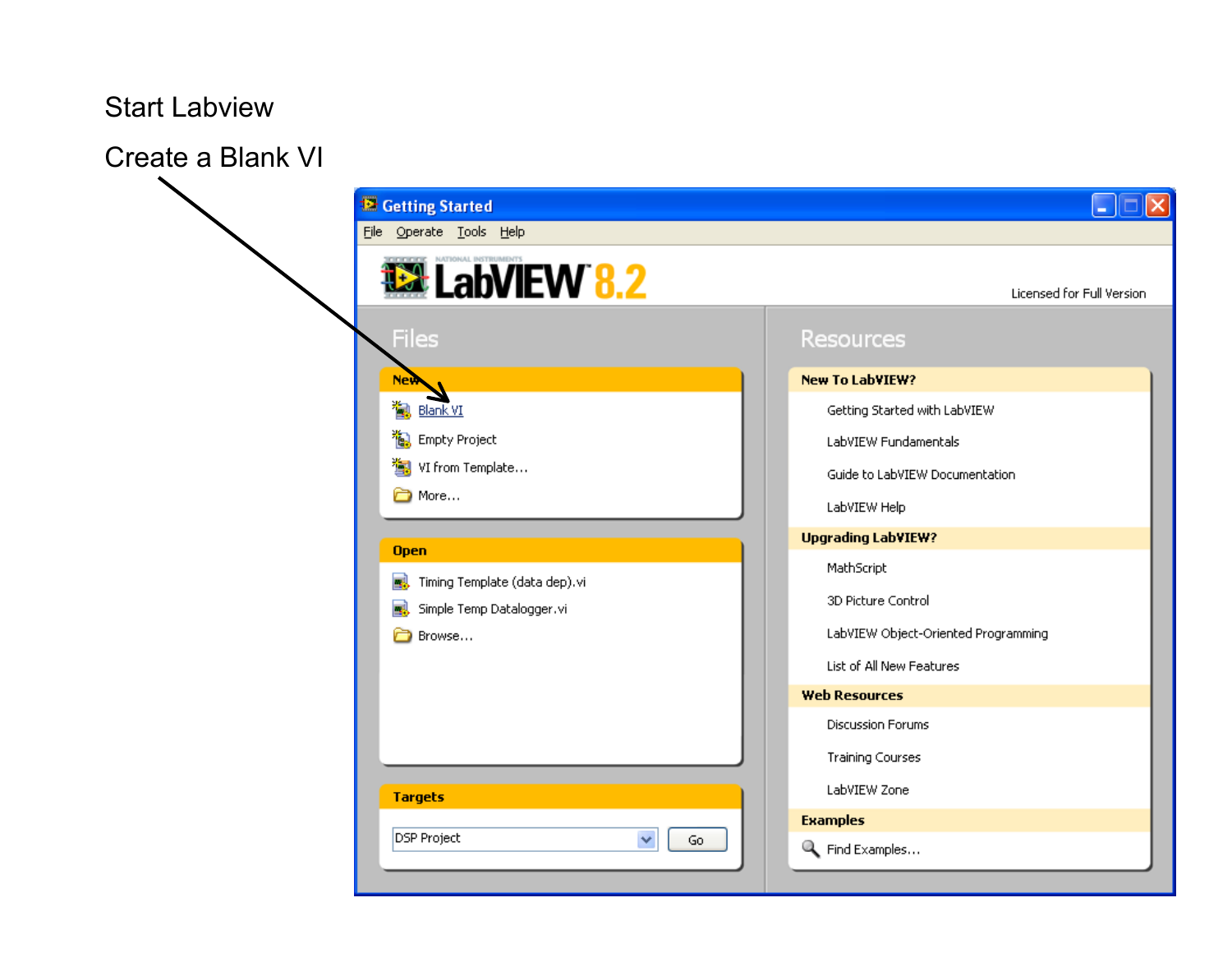- You should see the **Front Panel**.
- Close any open palettes or menus to simplify the look.
- Use the View menu to display the **Tools Palette**. Notice it is set to automatically choose **E** Untitled 1 Block Diagram I - 101 Edit View Project Operate Tools Window Help File the correct tool.**E-Hatitled 1 Front Panel** File Edit View Project Operate Tools Window Help 13pt Application Font **THE GILE ISL**  $\overline{2}$  $\Rightarrow$ You can switch between theTools **Front Panel** and the**Block Diagram** by using the Ctrl-E command. You can also use theWindow menu ≺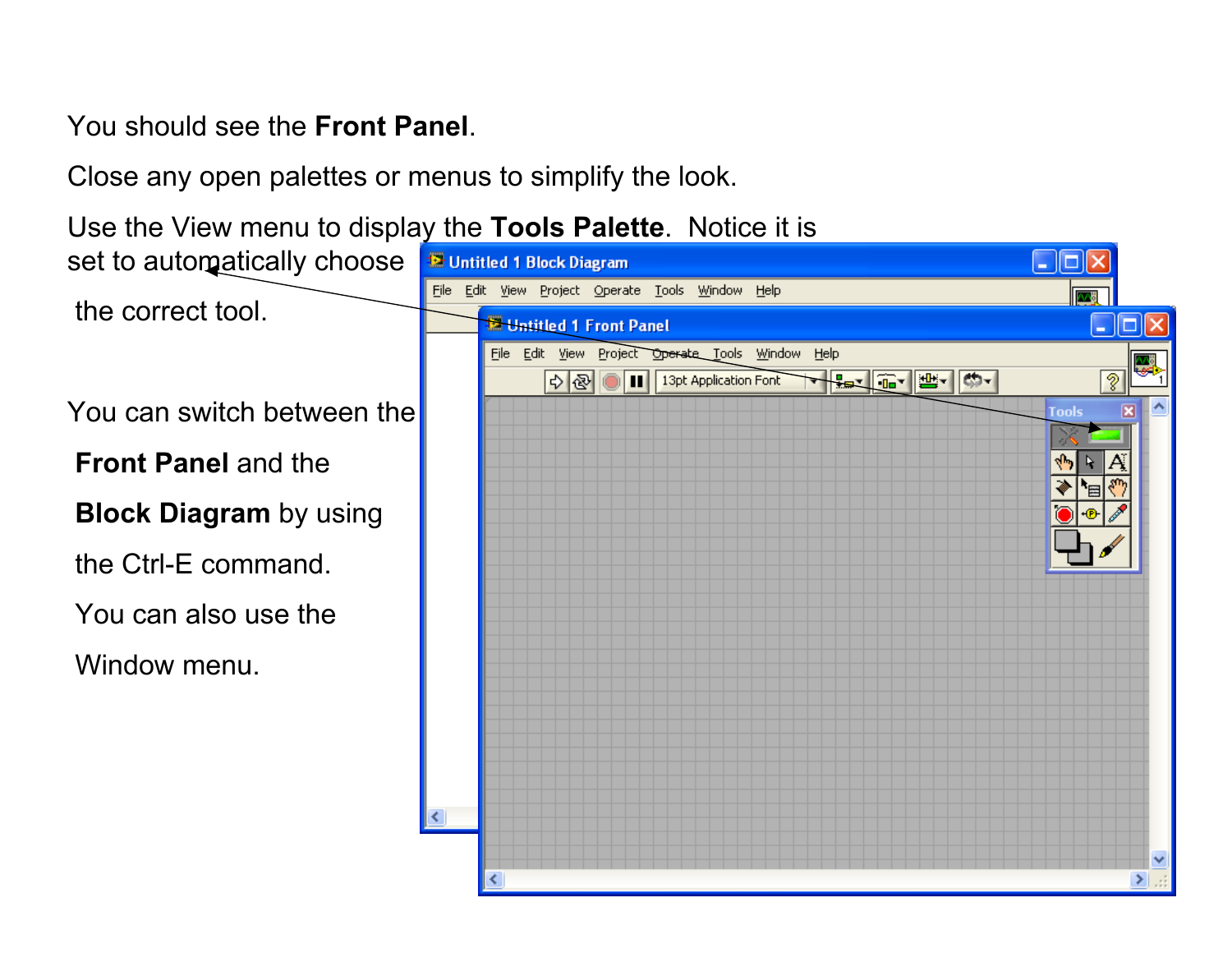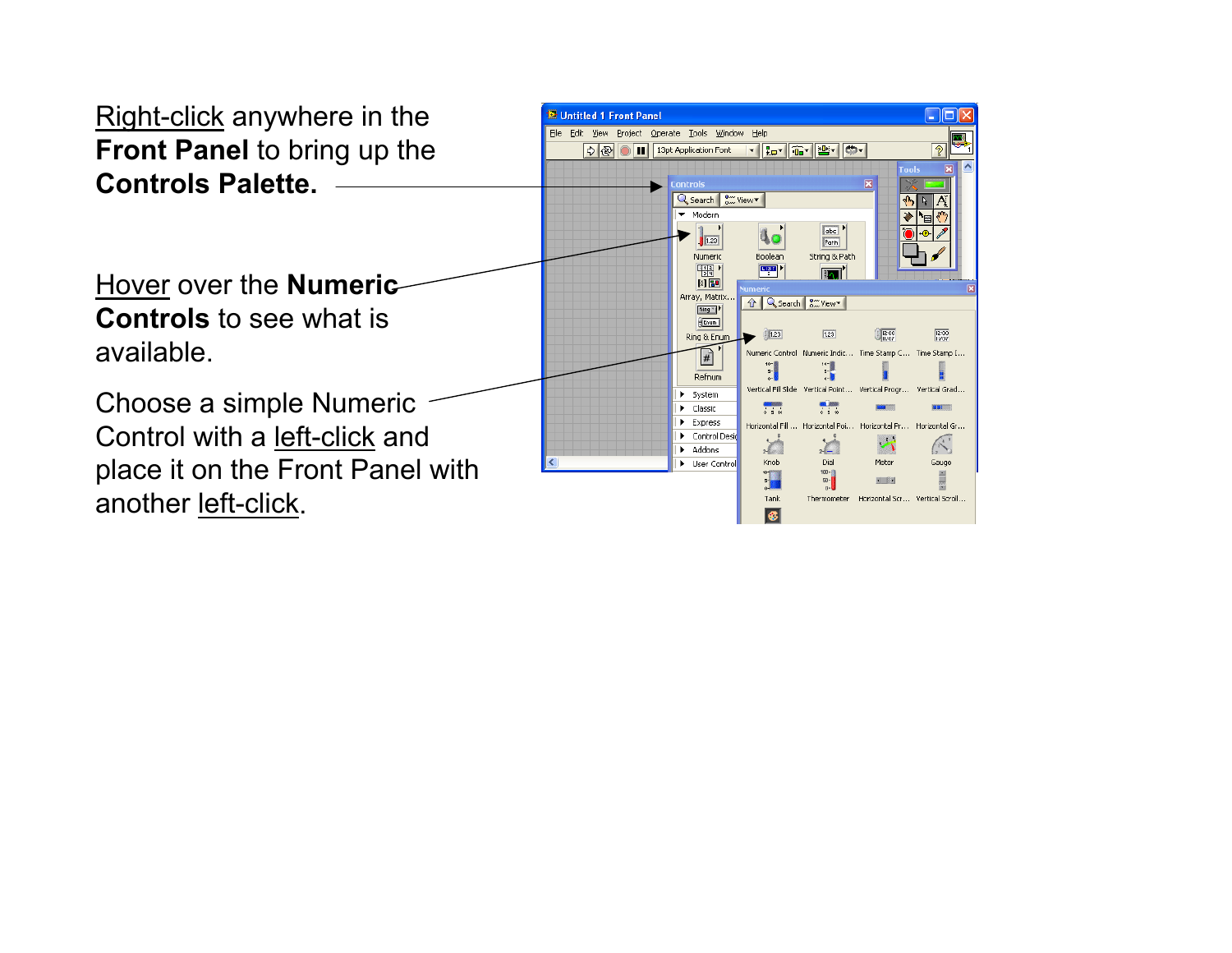The control icon (an input) should show up on the **Front Panel** 



This is what a User will see to operate the program.

It's corresponding icon will show up on the **Block Diagram.**

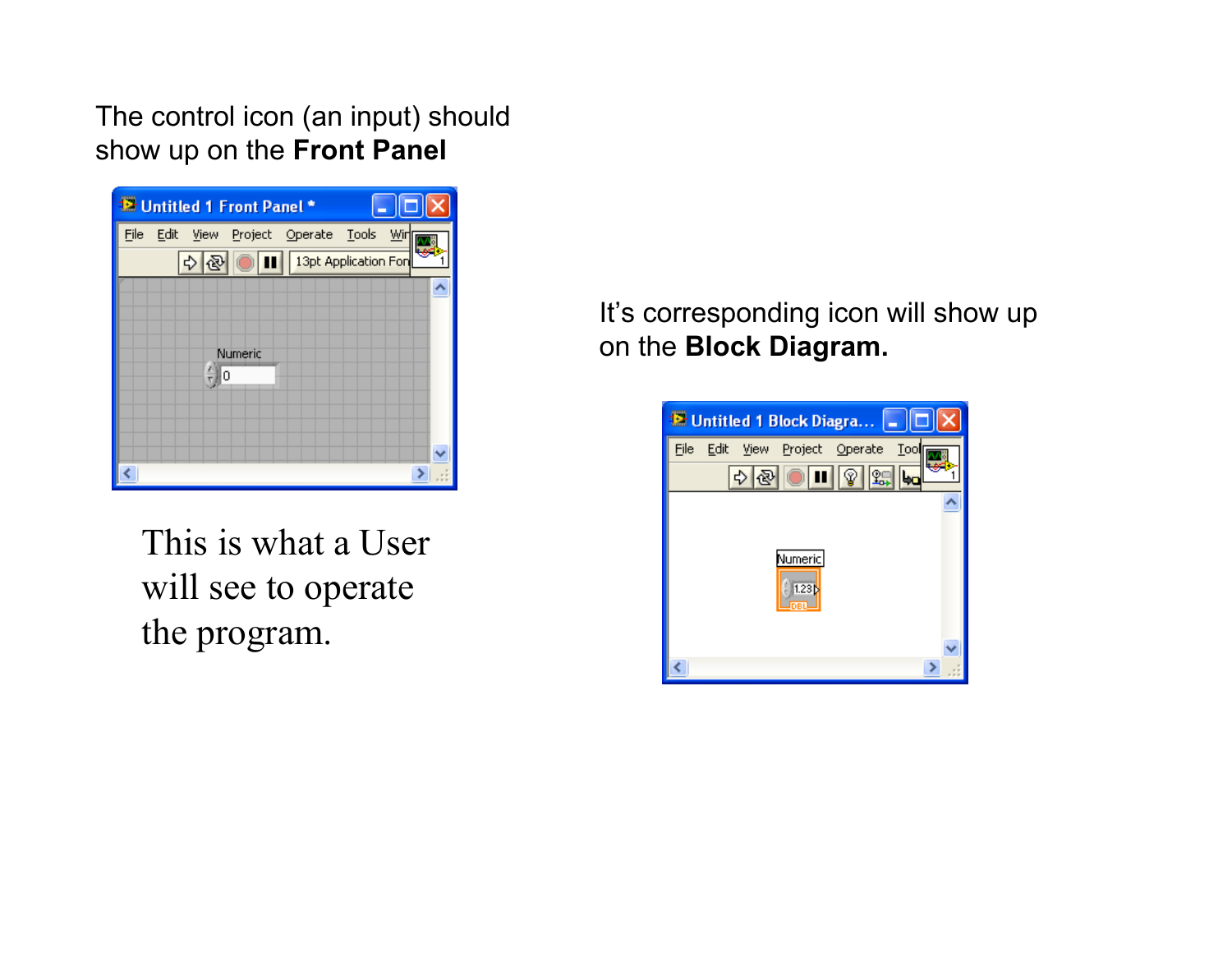Change the name of the Numeric Control to "Input 1"

Use left-clicks to select and change the name.

Notice that the correct tool is chosen for you as you change the name. The name will change on both the **Front Panel** and the **Block Diagram**.

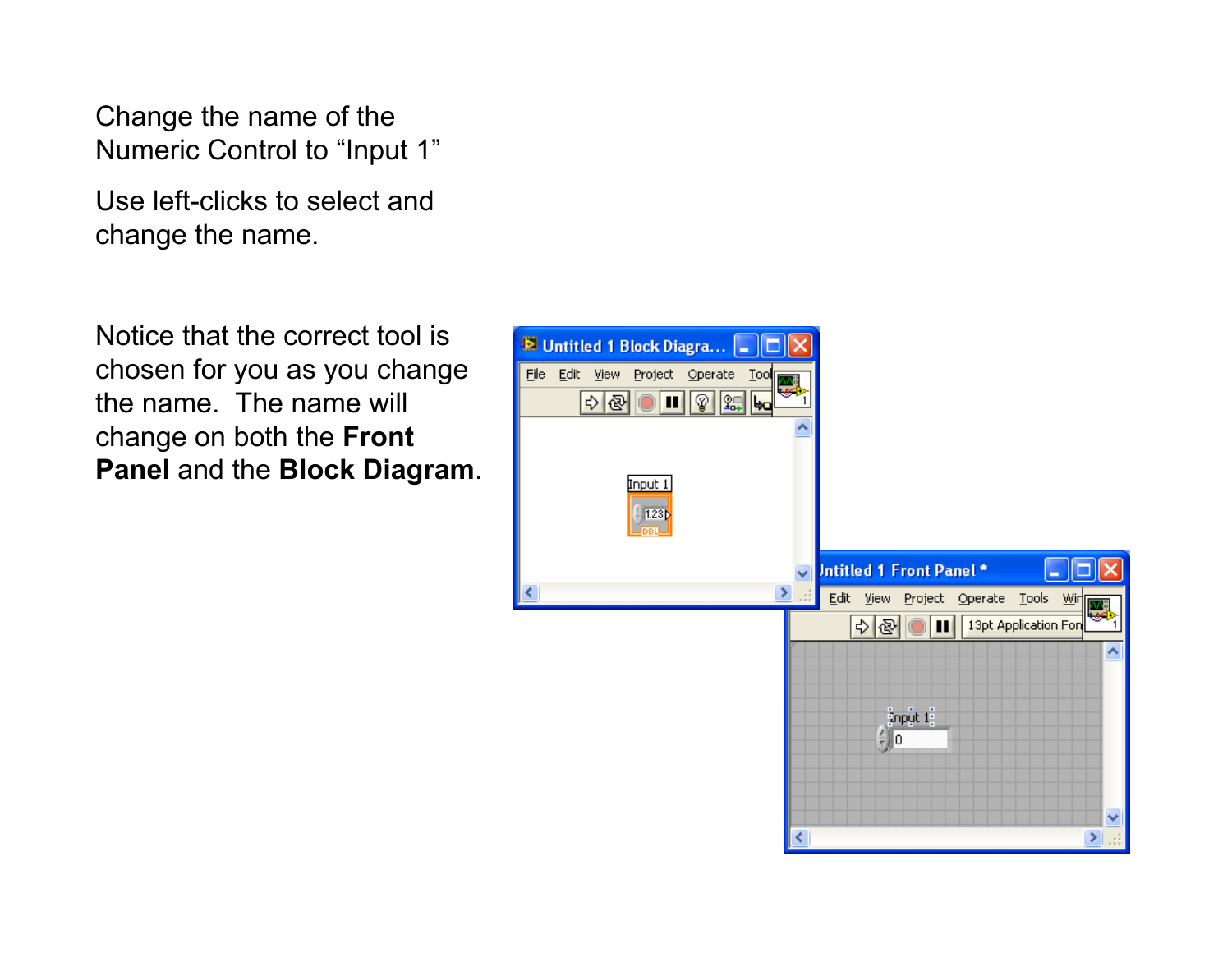## Choose the wrong Control

- You will now make your first mistake in a Labview program. This is so that you can learn how to fix a mistake.
- •Go back to the **Front Panel** and create another Numeric **Control**
- You are smart enough to know that you may want a Numeric Indicator (an output) to pair up with the Control (the input). This is correct. But we will make the mistake and then learn a way to quickly fix the mistake which is easy to make.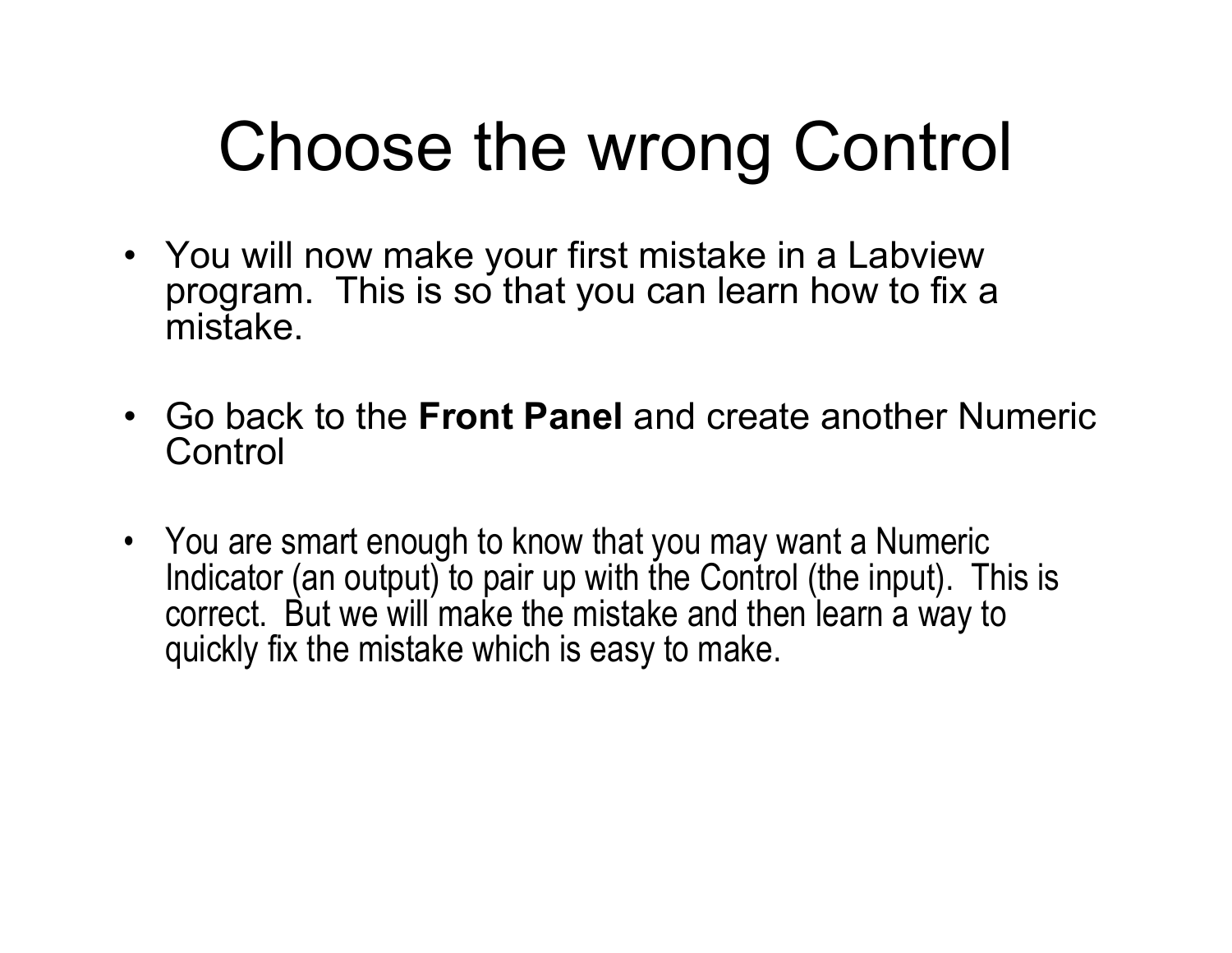Right-click on the **Front Panel** to bring up the **Controls Palette.**

Hover over the **Numeric Controls** to see what is available.

Choose a simple Numeric Control with a left-click and place it on the Front Panel with another left-click.

The second Numeric Control should show up both places.

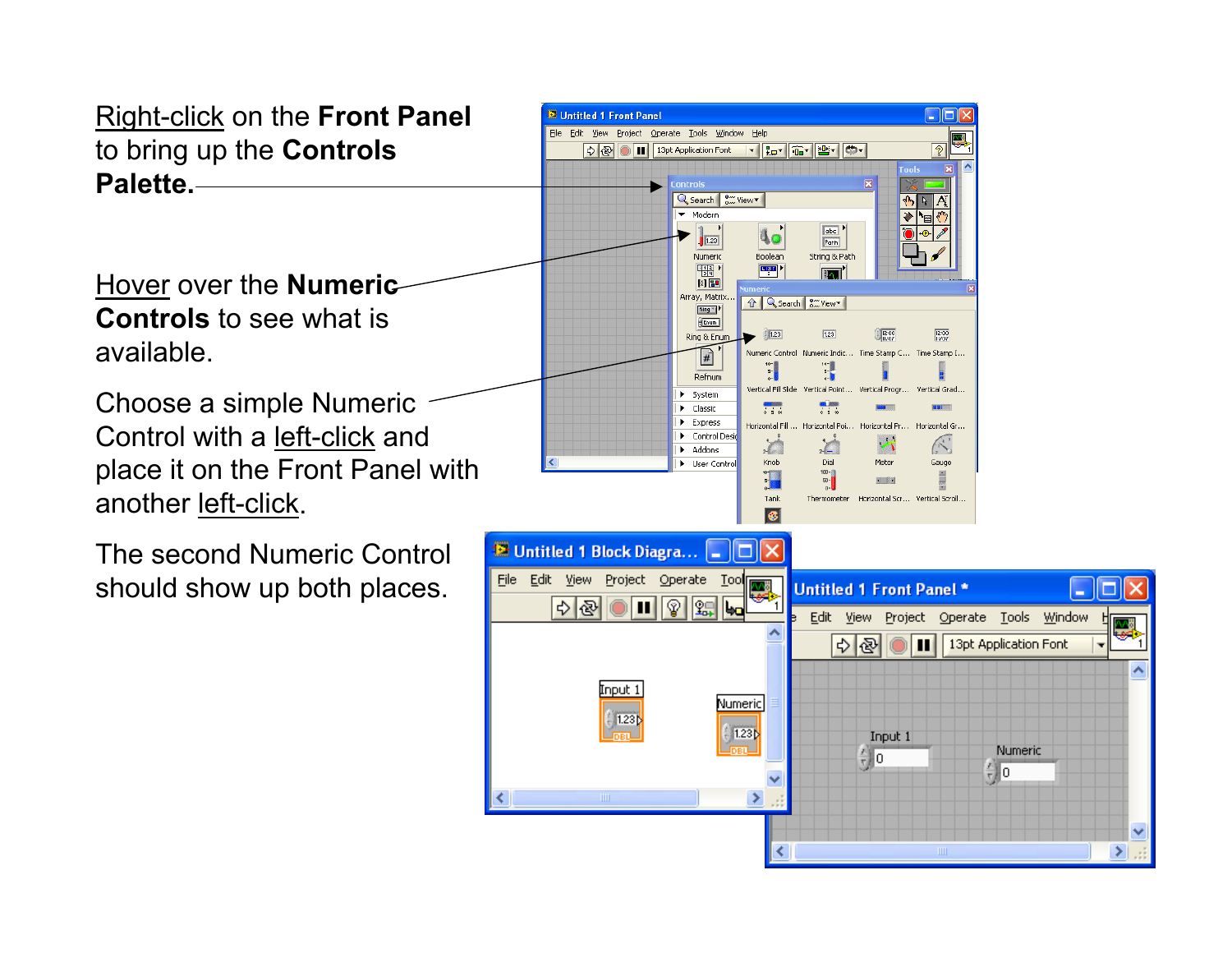### Go to the **Block Diagram**

Try to wire the Input 1 to the new Numeric Control.

You do not have to choose the wire tool. It should be done automatically.

You will see a broken wire because it can not be done.

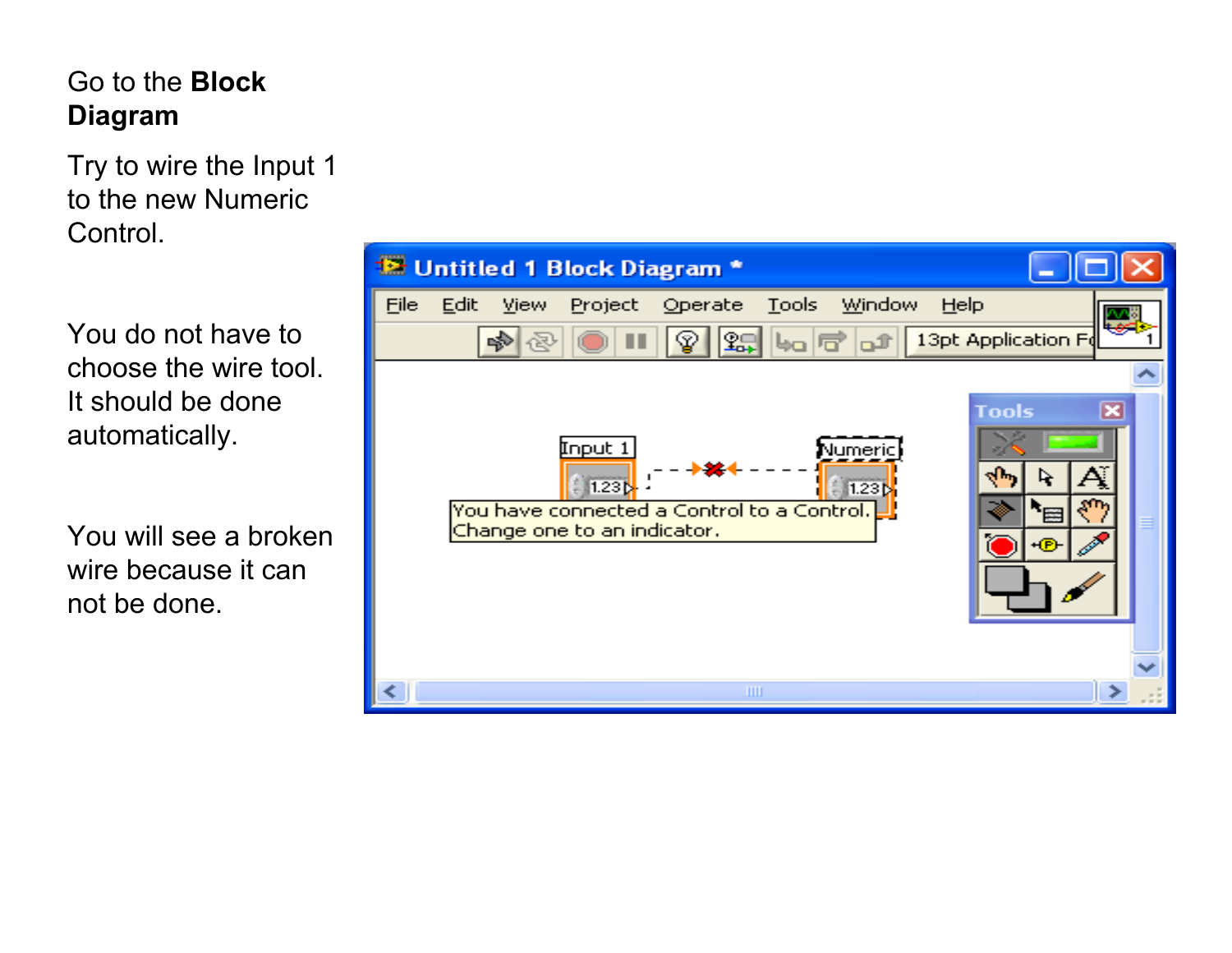Right-click on the bad Control you just created and **Change to Indicator**

The wiring should work now.

Notice the Control is thick and the Indicator is thin. Also notice the wire comes out of the right and into the left.

| Untitled 1 Block Diagram *                                                                                                                                                 |                         |
|----------------------------------------------------------------------------------------------------------------------------------------------------------------------------|-------------------------|
| Edit<br><b>Tools</b><br><b>Window</b><br>File<br>Operate<br>HeIp<br>View<br>Project<br>$27$ to $7$ of<br>13pt Application Fd<br>图<br>m<br>$ \mathcal{P} $<br>$\Rightarrow$ |                         |
| <b>Tools</b><br>Input 1<br>Numeric<br>ra r<br>1.23 <sub>b</sub><br> 1.23 <br>$\mathbf{r}$<br>DBL<br>H(E)                                                                   | $\overline{\mathbf{x}}$ |
| $\leq$<br><b>TITL</b>                                                                                                                                                      | >                       |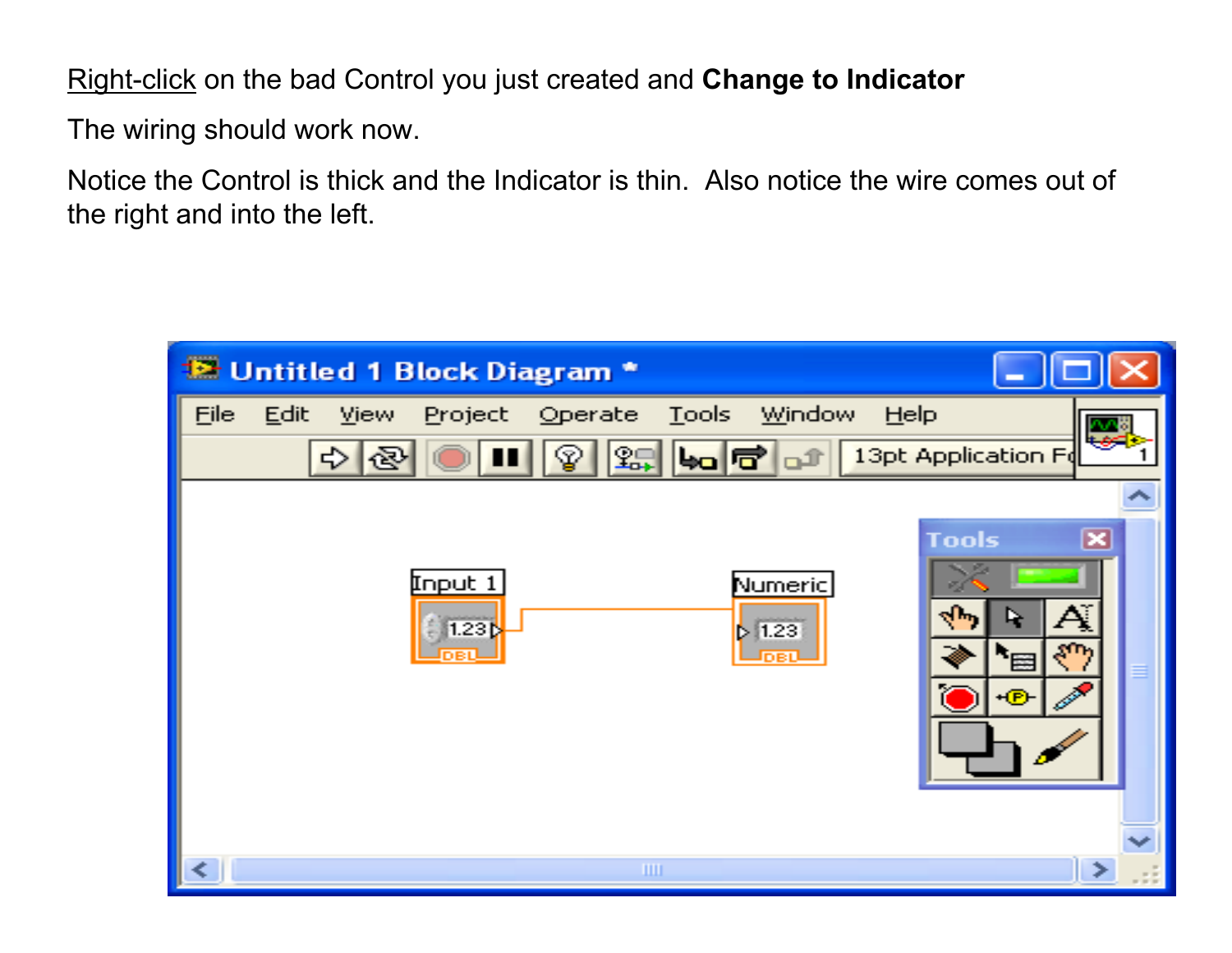Change the name of the Indicator to Output1

Add some more Indicators to the **Front Panel** and wire them up in the **Block Diagram**. Now do it without mistakes. Choose an Indicator.

You should only have 1 Control. Input 1 should be putting its value into all the other Outputs.

No broken wires means  $y\phi u$  are ready to run.



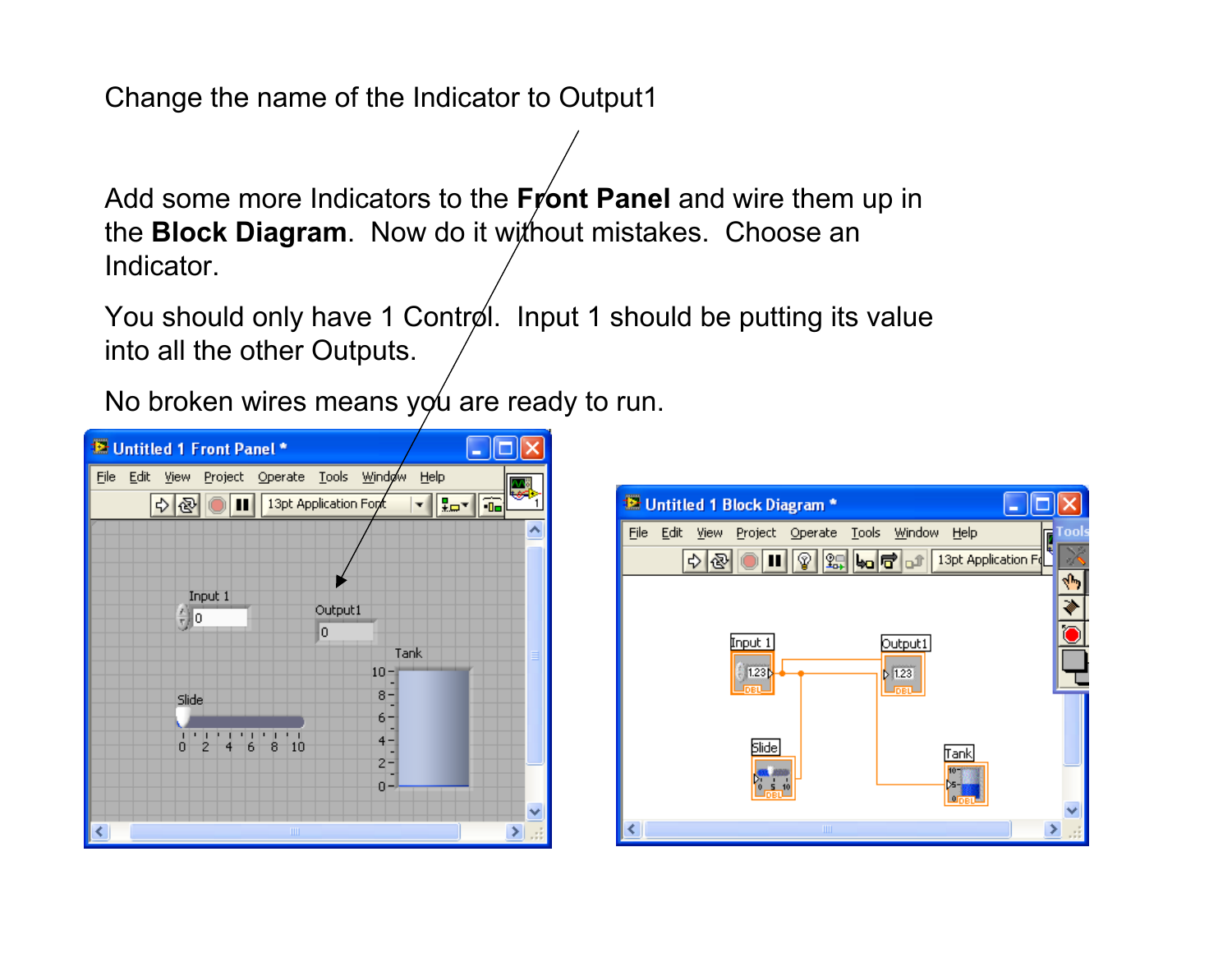Type a number into the Input. Or use the arrows on the input to select a value.



Hit the Run button on the **Control Panel**

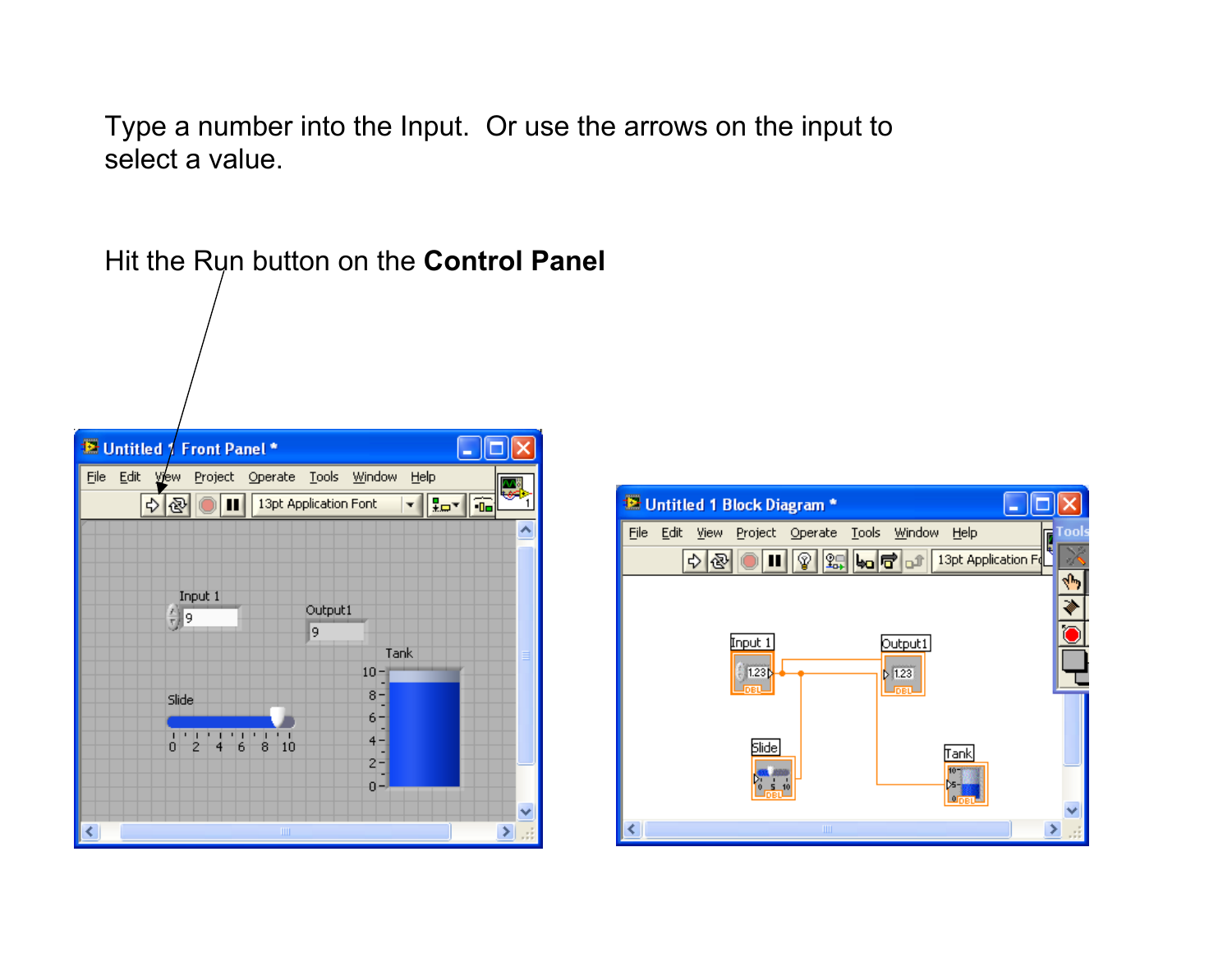For a more meaningful Labview experience. Hit the Run Continuously button. You should be able to figure out how to stop it.

Change the value of the input and watch the output.

Go to the **Block Diagram** and hit the Highlight Execution button. This helps in debugging programs to show the data flow through the diagram. Turn this off to speed up program execution.



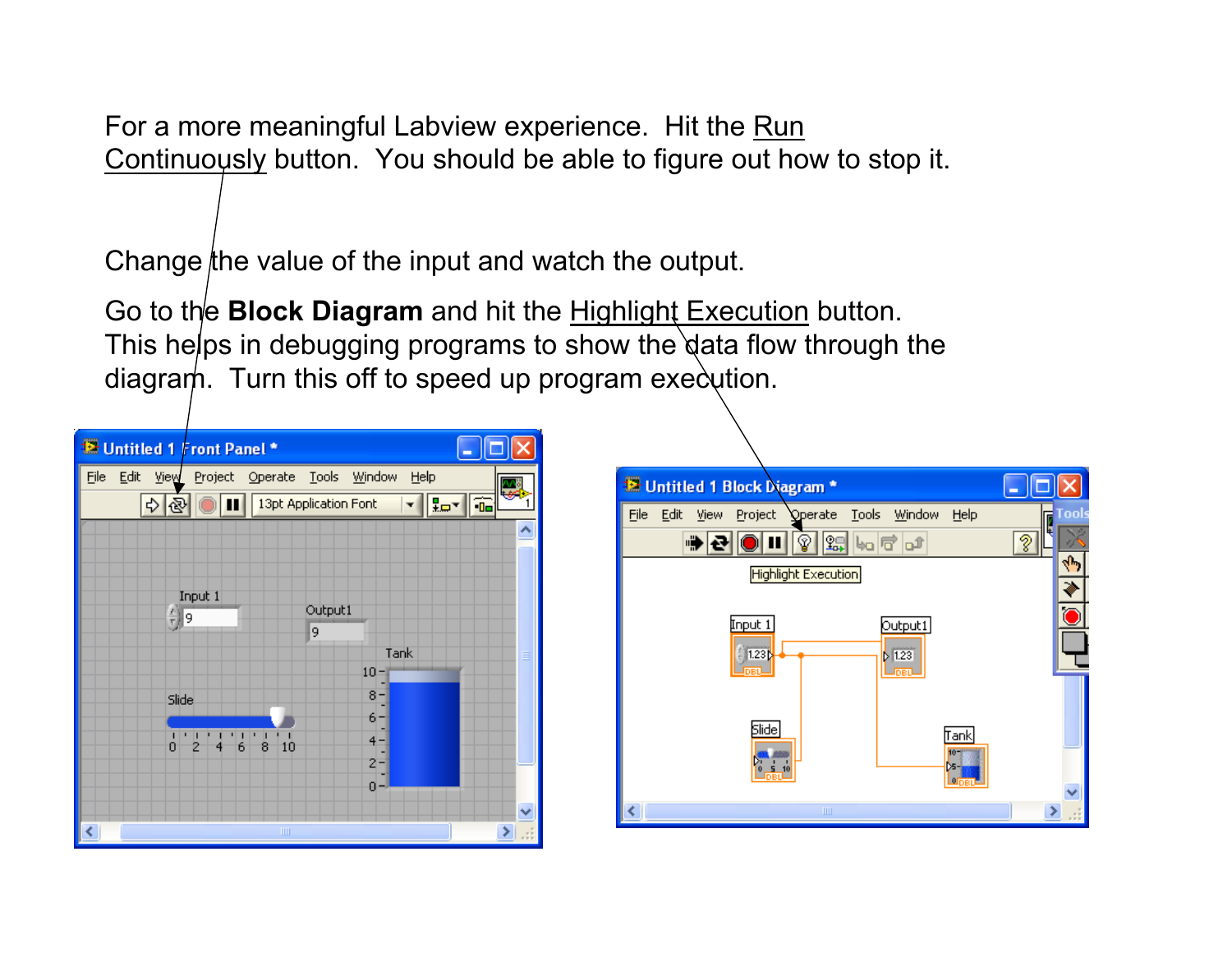Fixing a small problem on the Indicators can be done while the program is running.



≺



جامها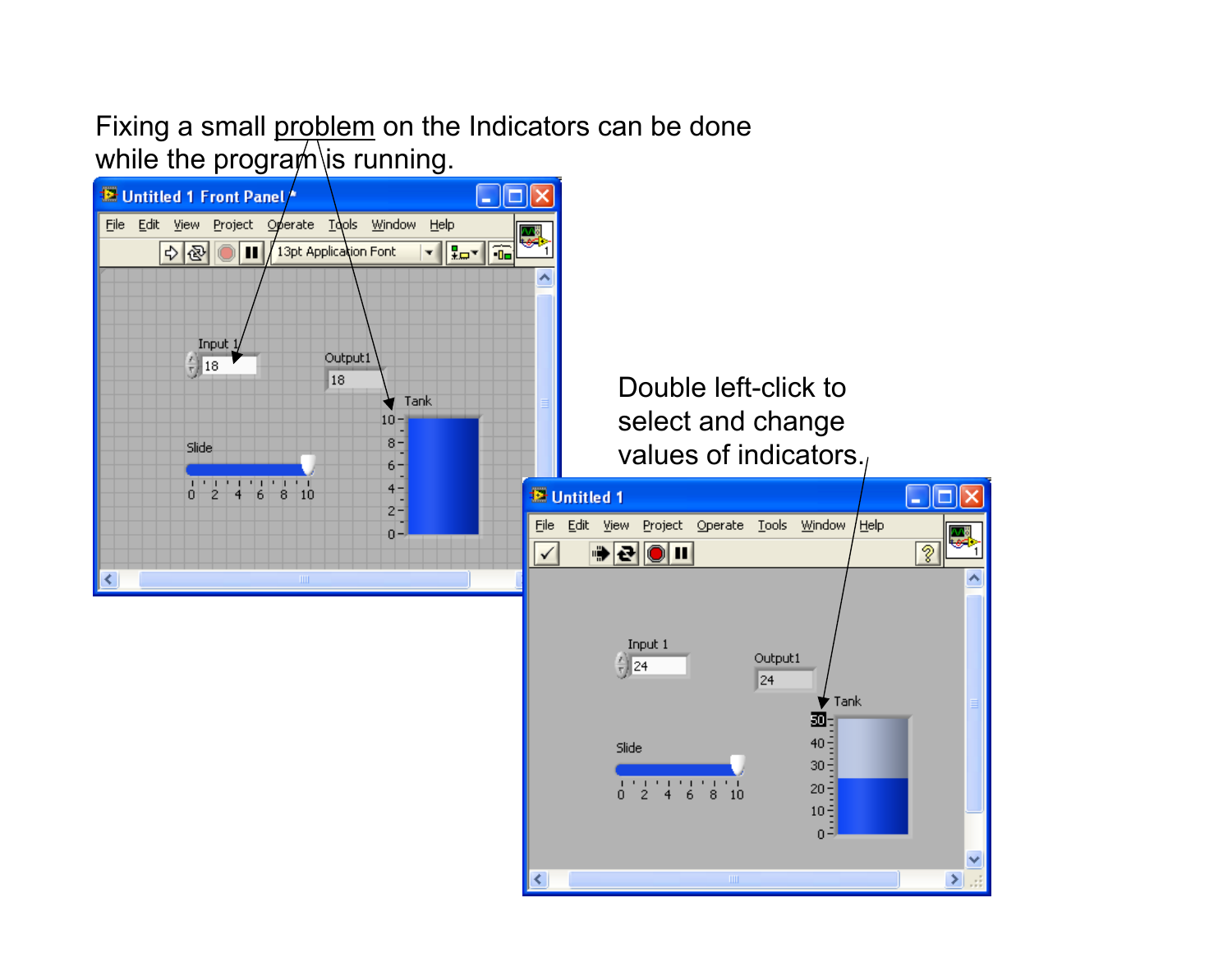If you don't like the horizontal slide.



 $0^{\frac{3}{2}}$ v  $\sum_{i=1}^{n}$ ≺

뗹

ᄾ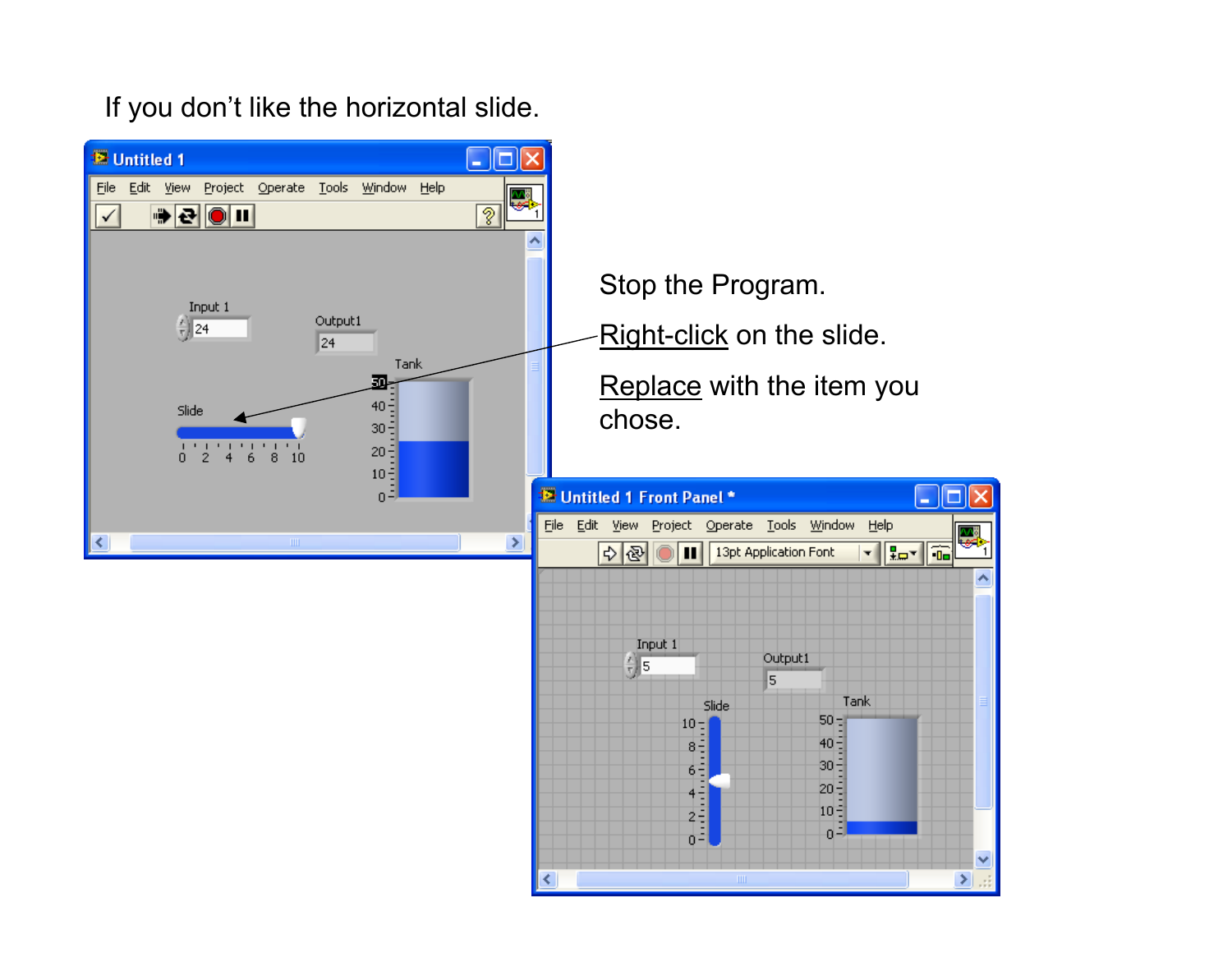Replace the Input Control with a Knob.

Right-click gives many options. Take some time to explore the format and precision options to make it look nice.

Showing the digital display is a nice option. It gives two ways to input the value for the Control.

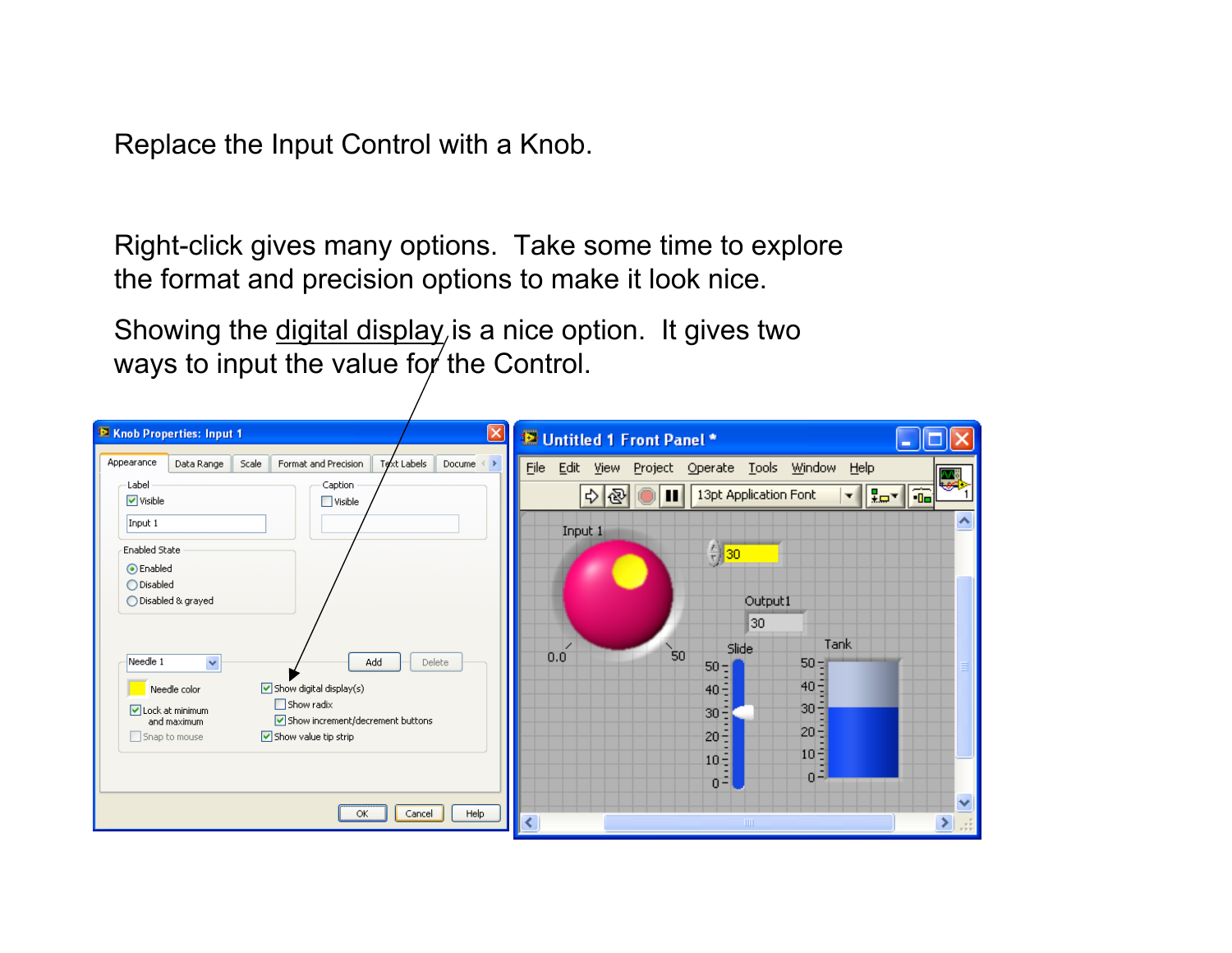# Adding Two Inputs

On the Front Panel, create two new numeric controls (inputs) and one new numeric indicator (an output)

You will be adding the two inputs together and putting the result into the output. You will be creating a \$2500 adding machine.

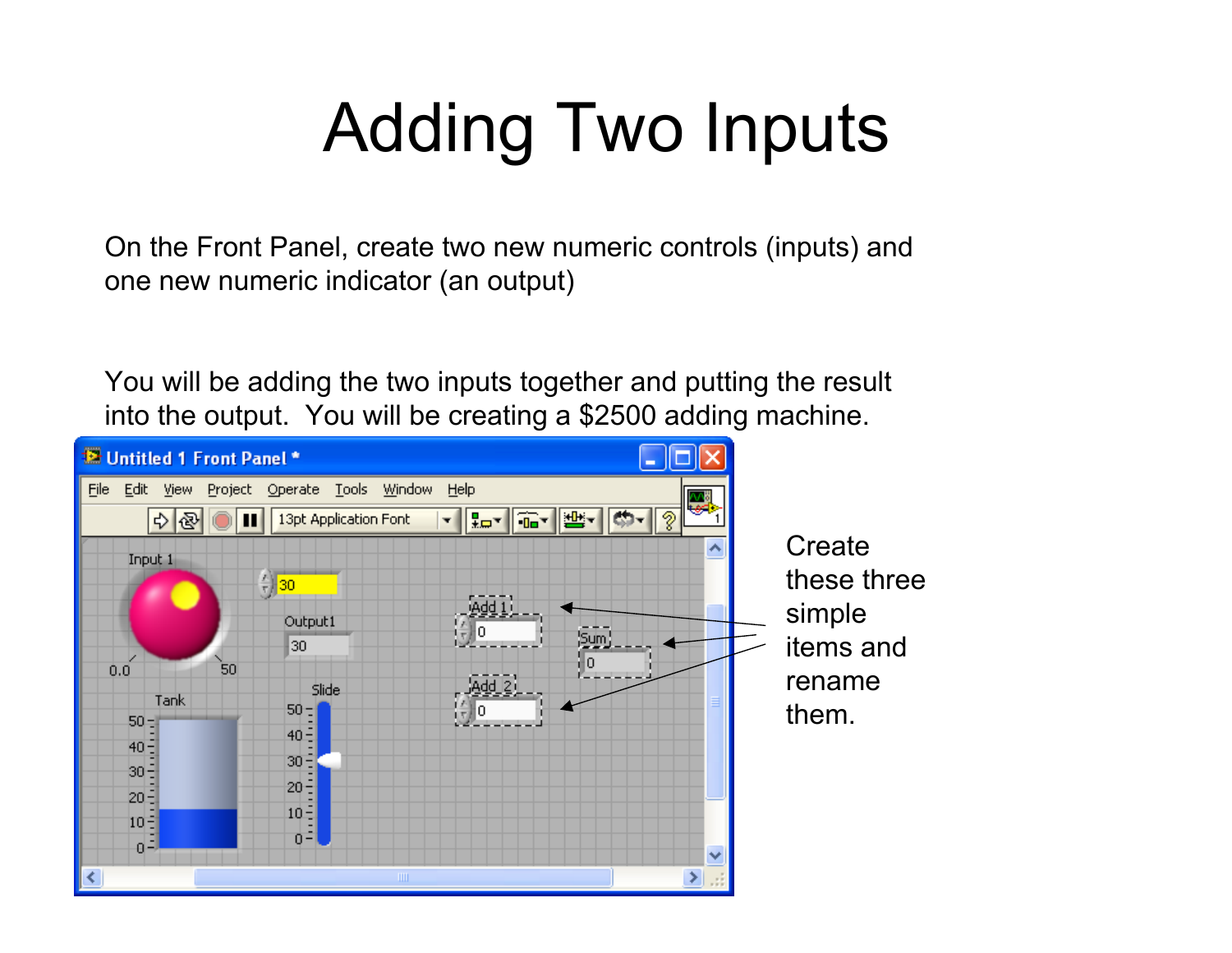Find the new items on the **Block Diagram**.

They should be named correctly.

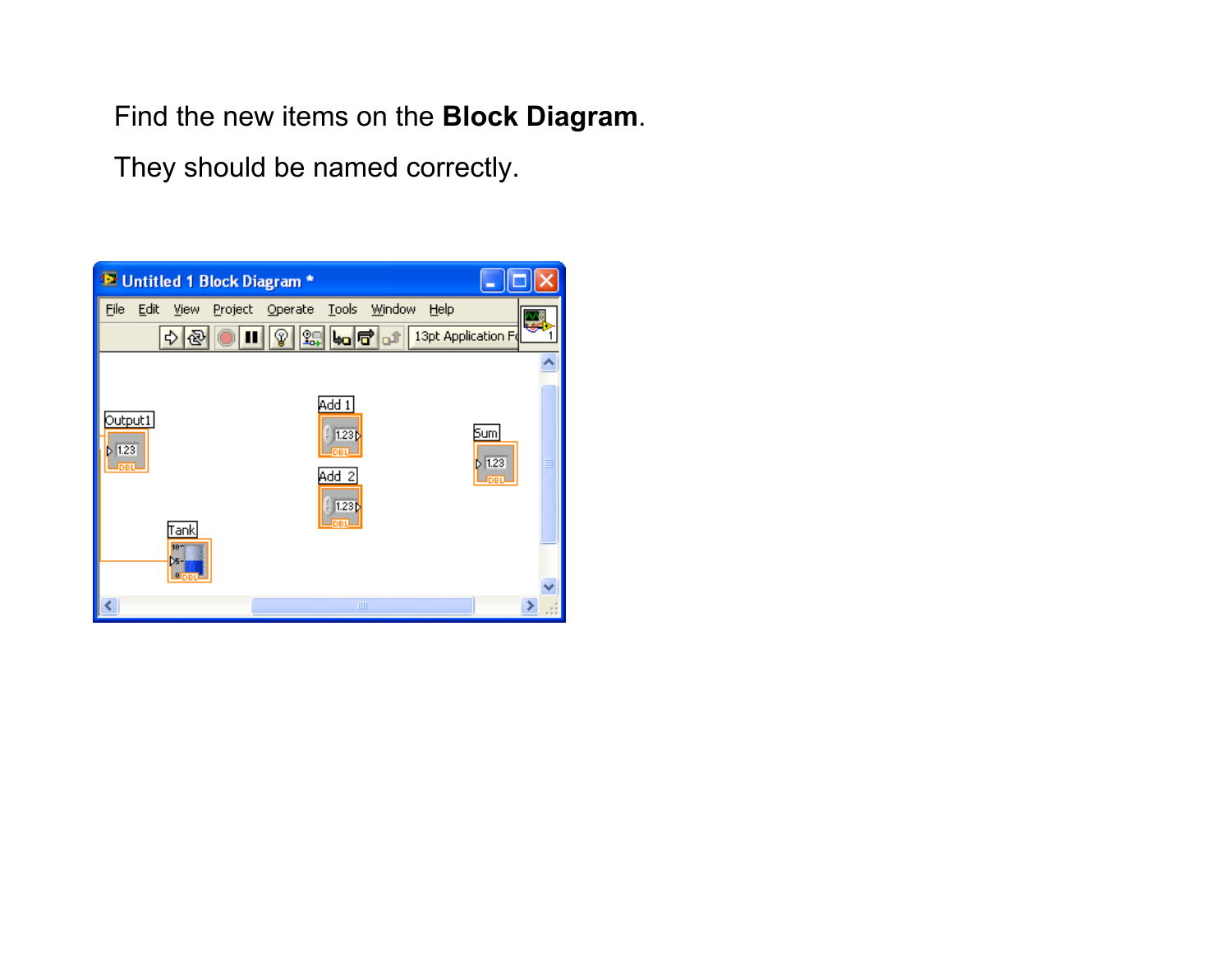Right-click within the **Block Diagram** to bring up the Functions Palette.

Hover above the <u>Numeric</u> structure to bring up the addition Function Block.



Left-click to choose the addition function.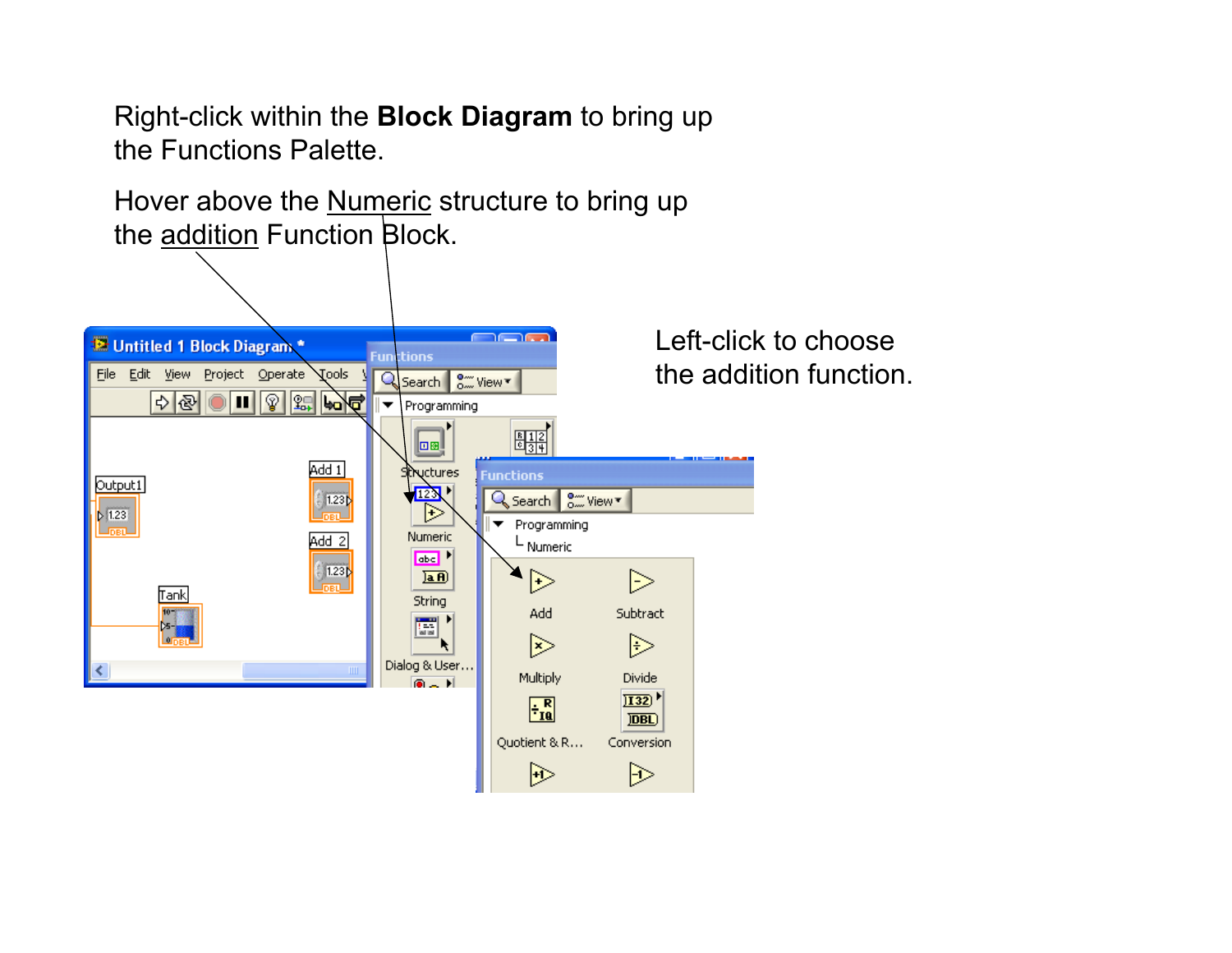Place the Addition Function in the correct place.



Wire the Block Diagram.



Be careful to get the right parts of the block when you wire. Labels pop up to help, but you have to take the time to actually read them

| <sup>12</sup> Untitled 1 Block Diagram *                                           |                                                                                    |                                             |
|------------------------------------------------------------------------------------|------------------------------------------------------------------------------------|---------------------------------------------|
| Eile<br>Edit<br>View<br>ম্ভ<br>Ф                                                   | Project Operate Tools<br>Window<br>Help<br>   13pt Application Fo<br>ୢଡ଼           |                                             |
| Output1<br>5 1.23<br><b>JDBU-</b><br><b>Tank</b><br>$10 - 1$<br>≿∋<br><b>Alpet</b> | Add 1<br>1.23 <sub>b</sub><br>÷.<br>Add<br>-2<br>$x+y$<br>1.23 <sub>b</sub><br>DBL | Sum<br>$\triangleright$ 1.23<br><b>JOBL</b> |
|                                                                                    | ШI                                                                                 | ⋟                                           |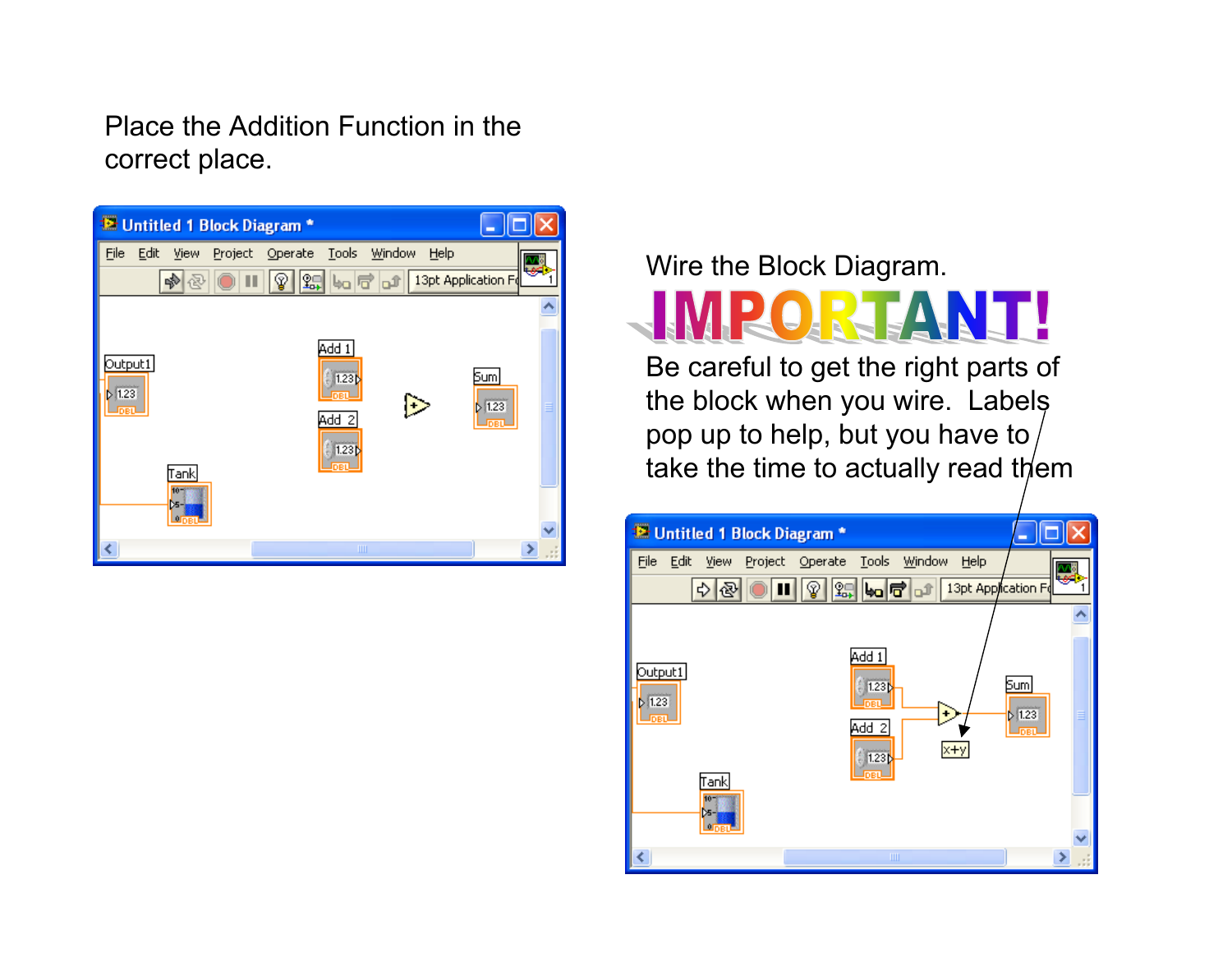Reminder: Use Ctrl-E to swap between the Front Panel and Block Diagram.

Run your VI and make sure it is working.

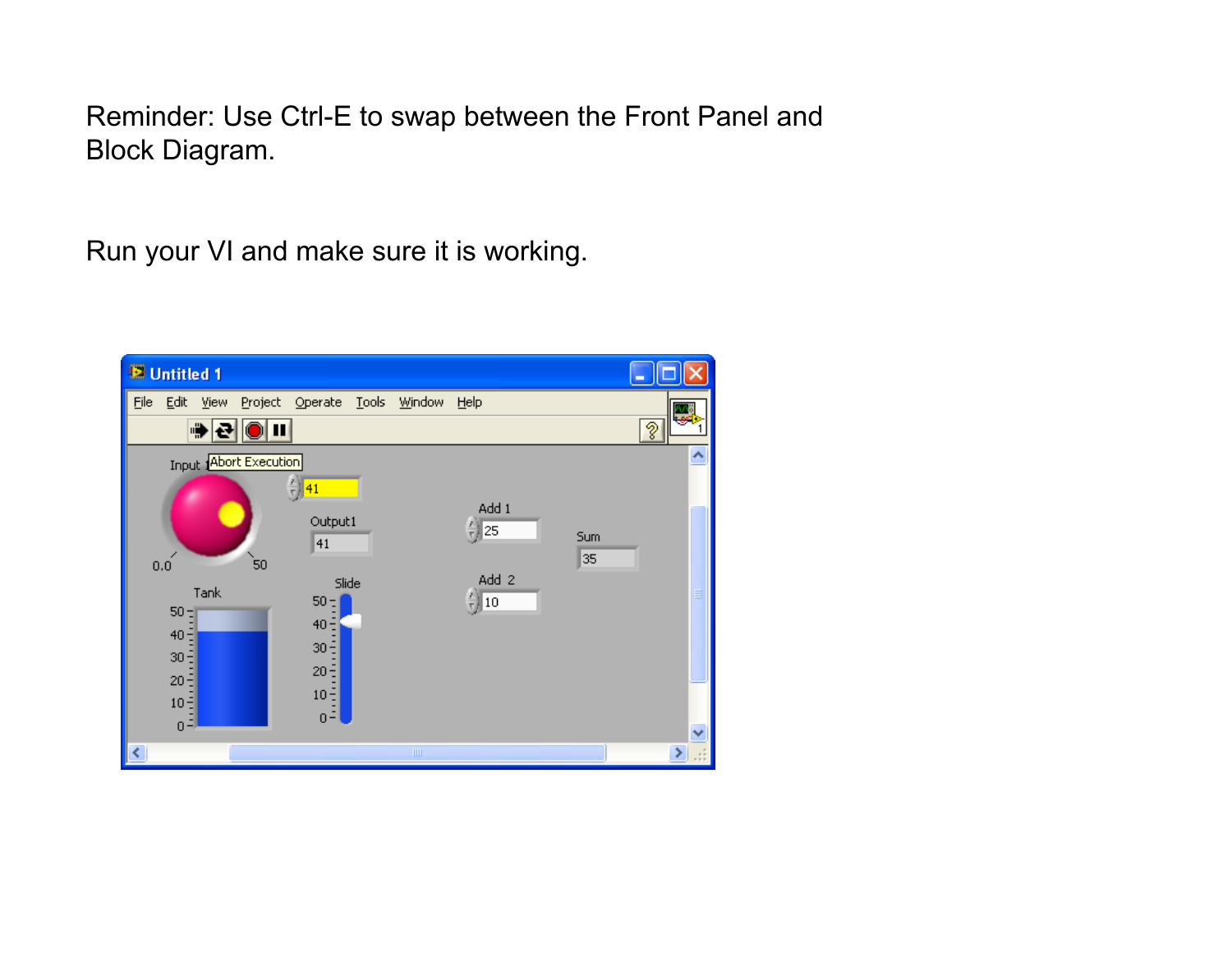## Working with constants

Instead of using a control for the input. It is often useful to use a numeric constant in a math operation. Doing the operation y=2x+5 requires 1 variable for the "x" and two constants. The "2" and the "5".

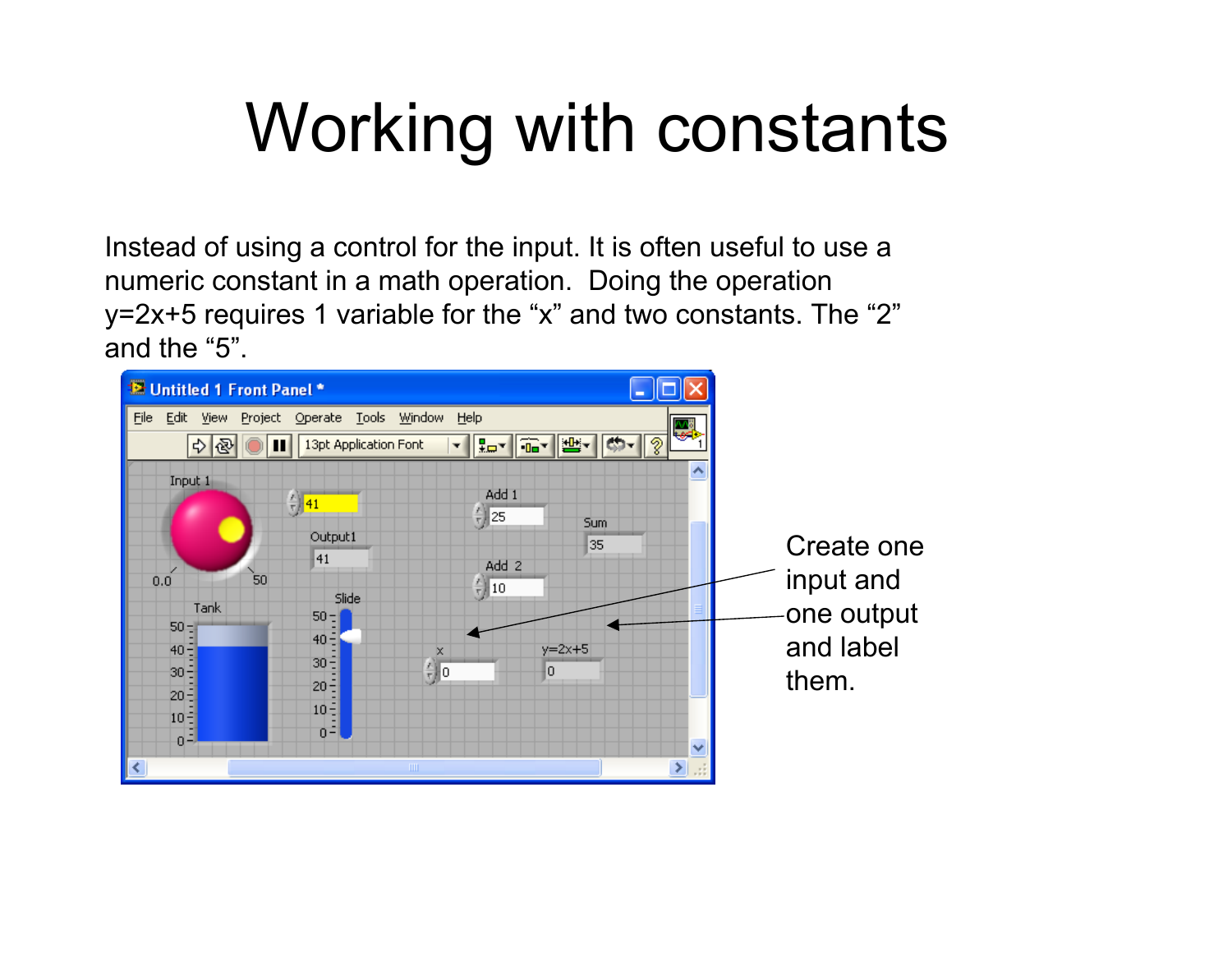Add in the multiply block and addition block from the Functions Palette. Sometimes a careful placement of the blocks will allow them to be "prewired" as soon as they are dropped in place. Make sure they are wired correctly.



The constants are created by ∕a <u>right-click</u> in the position where the wire

Sorry, I can't get a screen shot of doing figure it out.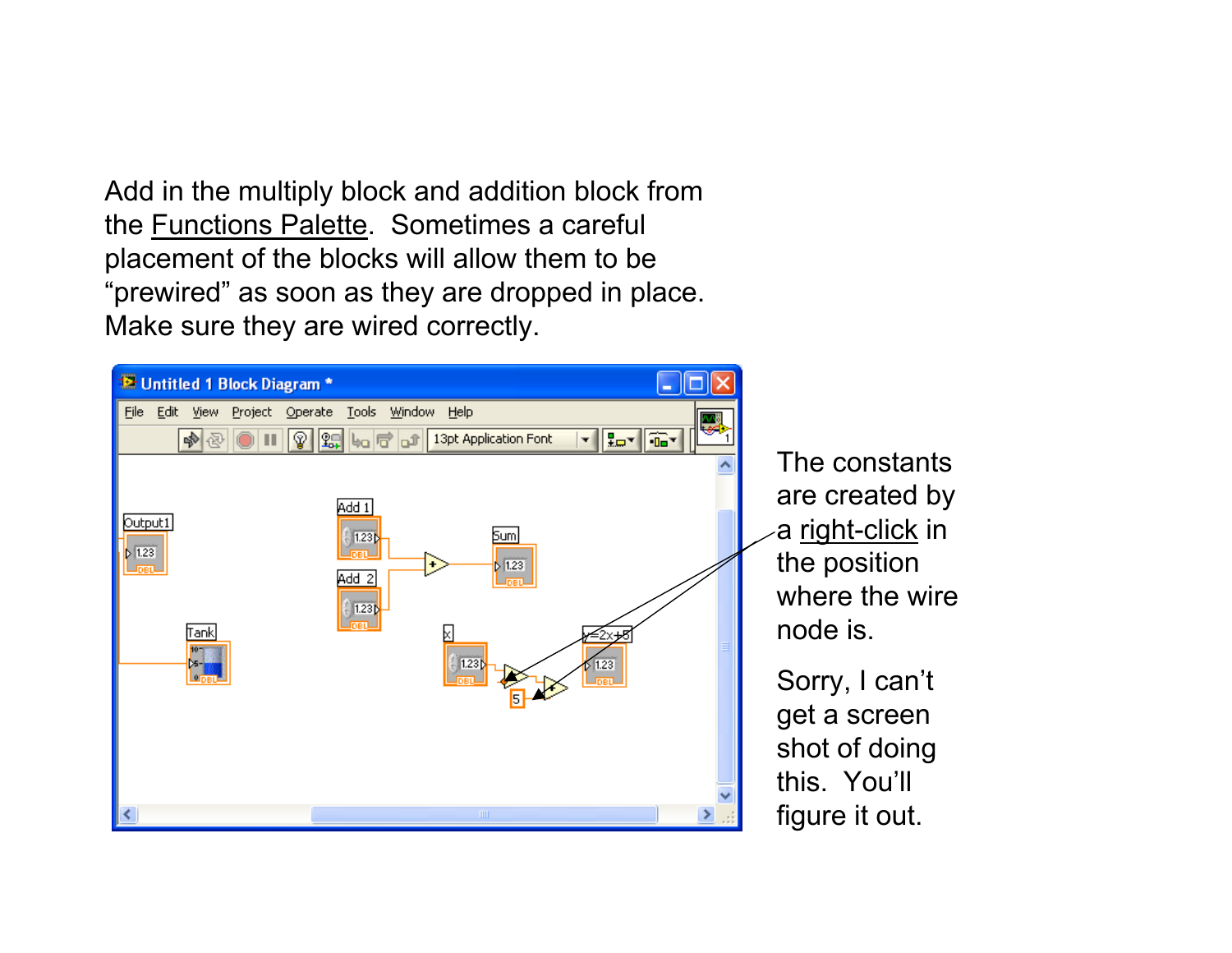The constants do not show up  $\Box$ ok **E** Untitled 1 Block Diagram \* on the **Front Panel** because File Edit View Project Operate Tools Window Help ख्ये  $\frac{1}{2}$  $||||| \otimes$ || Sel | bo | 行 | of | 13pt Application Font  $\frac{1}{\sqrt{2}}$ they are not going to be changed by the user. If you Add 1 want variables, you would Output1 Sum  $1.23<sub>b</sub>$ create a control. $\triangleright$  1.23  $51.23$ Loso Add 2  $|123|$ iank =2x+5 1.23  $1.23$ **E** Untitled 1 Front Panel \* - 10 File Edit View Project Operate Tools Window Help فأسين ∣୭  $\Rightarrow$ 13pt Application Font ▐▛▚▊▒▚▏▓▚▏▏▓▖ ጘ п  $\overline{\mathbf{r}}$ К ۸ Input 1 Add 1  $\frac{E}{T}$  41  $\frac{7}{7}$  25 Sum Output1 35 41  $Add<sub>2</sub>$  $0.0$ 50 Running this vi should  $d\phi$  $\frac{7}{3}$  10 Slide. Tank some simple calculations.  $50 50 40$  $y=2x+5$  $40:$  $30 \frac{2}{3}$  0 Don't forget to wire the lo.  $30 20$ output into the y=2x+5  $20 10 10 |0-1|$ indicator.3ع  $\checkmark$ ≯|⊞